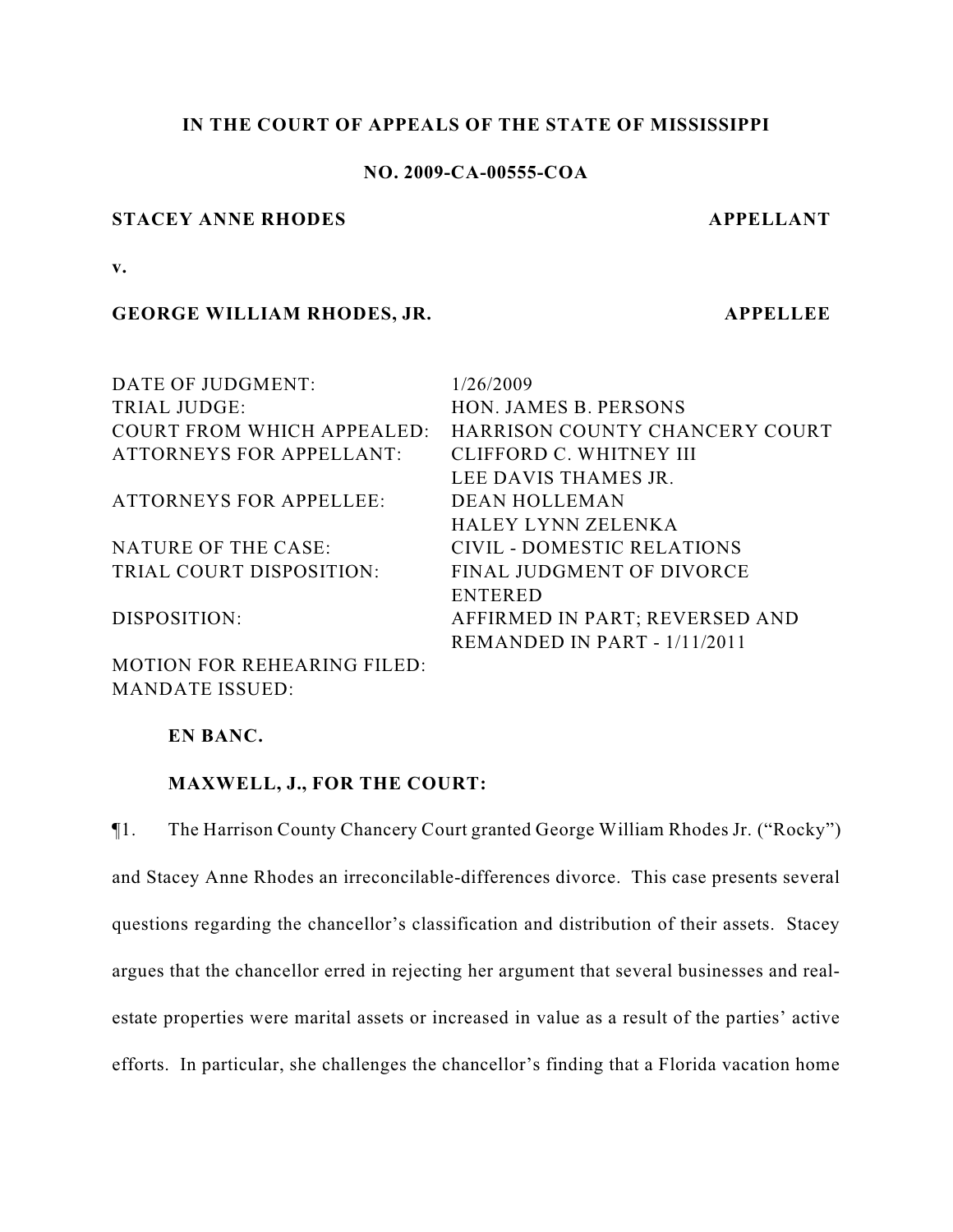Rocky had purchased three years before the marriage remained entirely his separate property. She contends the family-use doctrine converted the home to marital property. We agree.

¶2. Rocky and, to a much greater extent, Stacey and her daughter used the vacation home substantially during the marriage. The parties also assumed an active role in improving and maintaining the vacation home during the marriage. And mortgage payments were made from the parties' earnings during the marriage. For these reasons, we find that the family-use doctrine applies and that the chancellor erred in determining that the vacation home was entirely Rocky's separate property. Accordingly, we reverse and remand in part for the chancellor to reconsider the equitable division in a manner consistent with this opinion. The chancellor's judgment is affirmed in all other respects.

### **FACTS AND PROCEDURAL HISTORY**

¶3. Rocky and Stacey were married on October 19, 2003. According to Rocky, the relationship began to deteriorate as early as a year later. By January 2005, the parties had begun to discuss divorce. Around this same time, Stacey met with a divorce attorney. But it is undisputed that the parties did not formally separate until March 2007.

¶4. Rocky eventually filed for divorce in May 2007. As a result of Stacey's request for temporary relief, the chancellor entered a temporary order on August 17, 2007, which among other things granted Stacey temporary use and possession of the vacation home in Santa Rosa Beach, Florida. The parties eventually withdrew their fault-based divorce grounds and submitted to the court several disputed issues regarding property classification and distribution, alimony, and attorney's fees. The chancellor entered a final judgment of divorce and later an amended judgment in January 2009.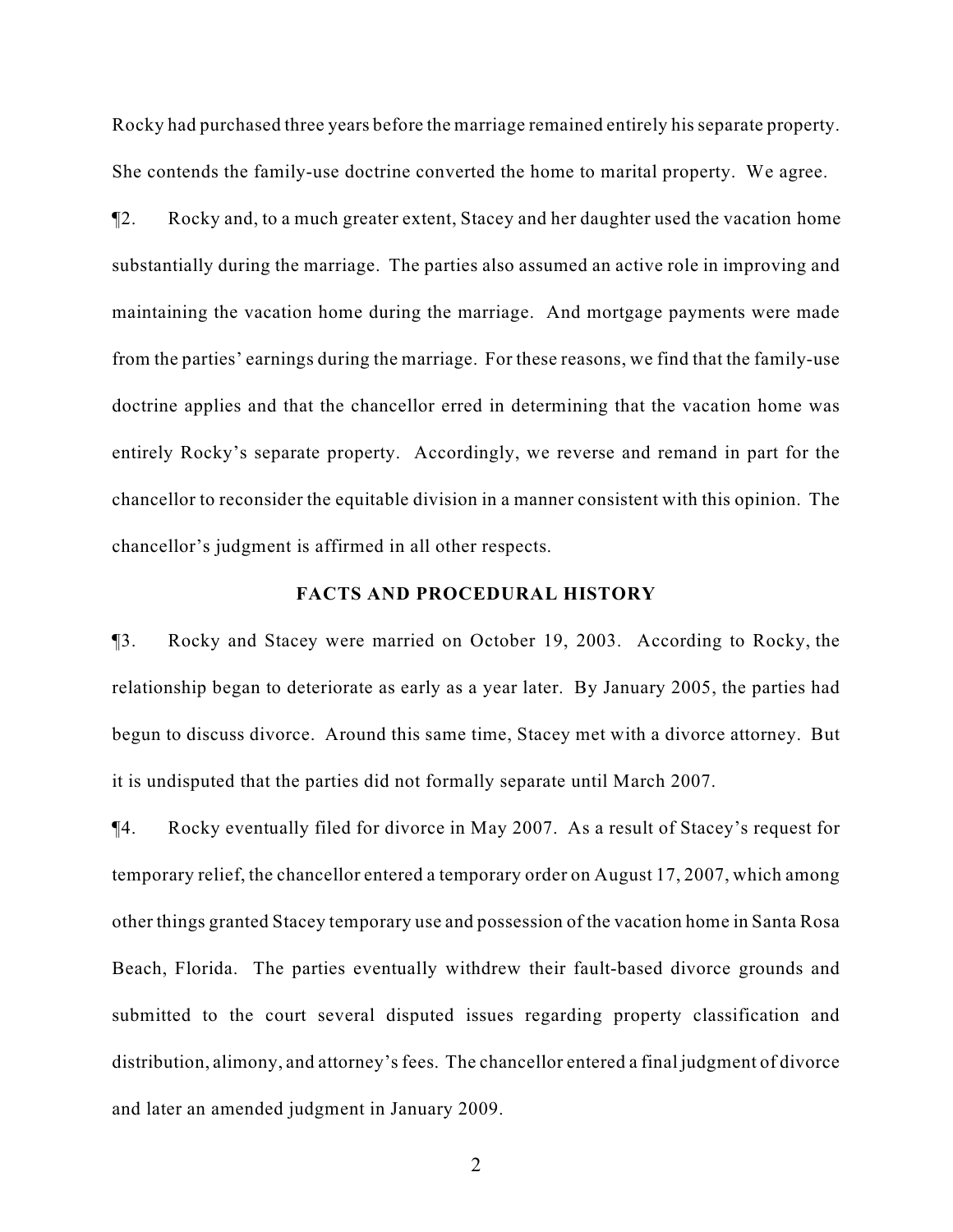¶5. Rocky and Stacey had no children together. Stacey has a daughter from a previous marriage.

#### *I. Businesses*

¶6. One of the disputed properties is Rhodes Carpet & Draperies, Inc. (RCD), a Biloxibased business started by Rocky's parents in 1947. At the time of the divorce, Rocky served as president of the company and its sole shareholder. Rocky's parents had conveyed their interest in the company to Rocky and his brother, Keith Rhodes, soon after Rocky and Stacey's marriage. These transfers resulted in each brother owning a one-half interest in the company. Keith then redeemed his stock for cash, making Rocky the sole shareholder. The chancellor found RCD to be Rocky's separate property.

¶7. Rocky also owned and operated two other companies related to RCD — Rhodes Rental of Ocean Springs, Inc. and Rhodes Capital, LLC. The chancellor found both businesses were Rocky's separate property.

#### *II. Real-Estate Properties*

¶8. The parties also contest the chancellor's handling of (1) a vacation house in Santa Rosa Beach, Florida; (2) the Ocean Club Condominium; and (3) the marital residence.

¶9. Rocky purchased the Florida vacation house in 2000. The parties' marriage ceremony took place on the beach next to the house, and they honeymooned there. As noted by the chancellor, both parties contributed to the upkeep and maintenance of the house, and Stacey redecorated the house. Throughout the marriage, the parties vacationed and spent holidays there. Stacey and her daughter lived in the house from August 2005 until December 2005 in the aftermath of Hurricane Katrina. In addition, the chancellor's temporary order granted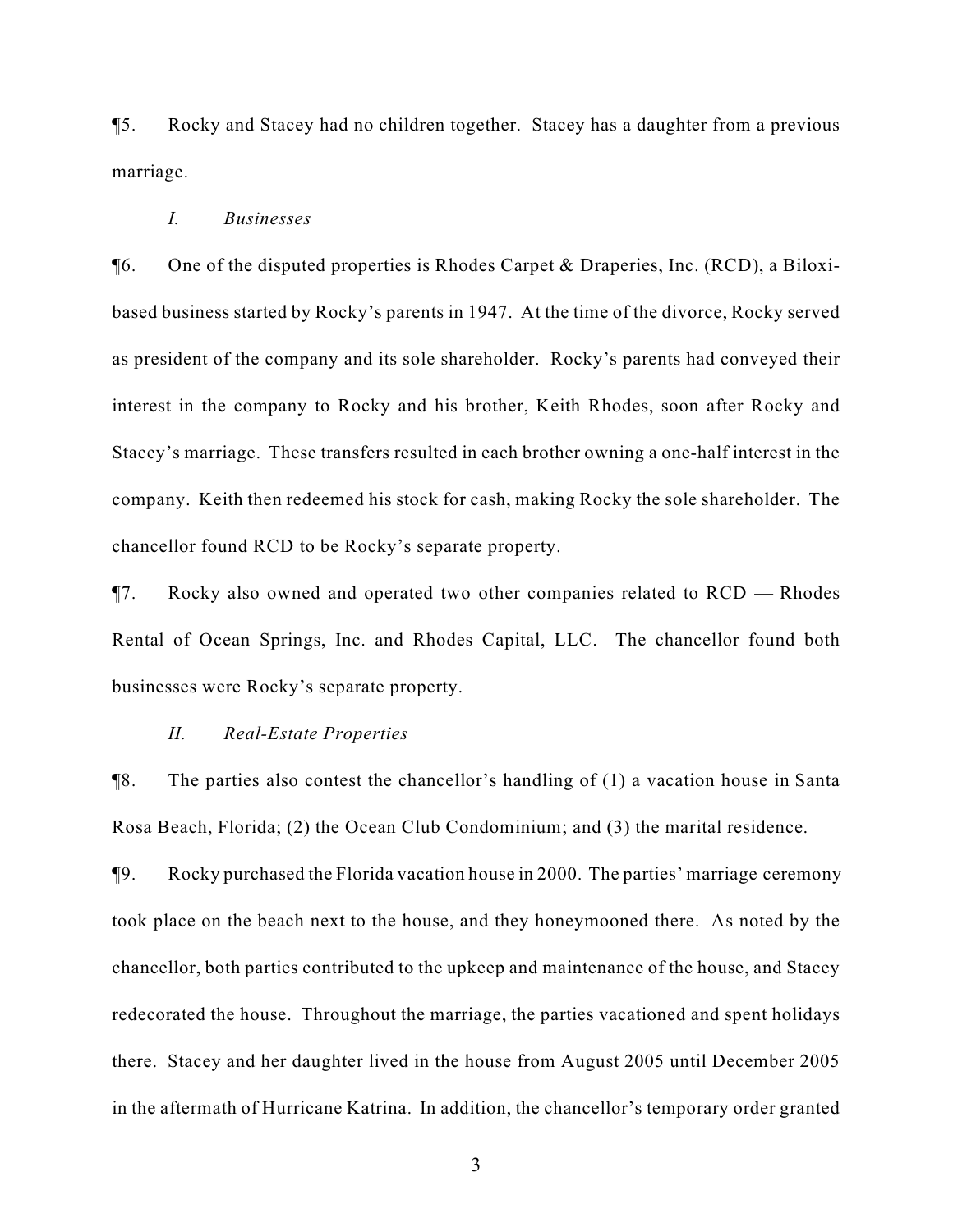Stacey temporary use and possession of the house. Nevertheless, the chancellor ultimately determined the residence was Rocky's separate property. The chancellor found that "[a]ny significant amount of time spent there by [Stacey was] due to extraordinary circumstances or order of the Court." The chancellor also found that all monetary contributions were made by Rocky, though some payments were made from a joint account.

¶10. The parties also dispute the proper classification of the Ocean Club condominium. Rocky testified that a one-third interest in the condo was purchased by RCD as a corporate asset, but it was mistakenly titled in his name. RCD's balance sheets list the condo as an asset. The chancellor considered the condo an asset of RCD and therefore found it was Rocky's separate property.

¶11. Stacey also disagrees with the chancellor's award of the marital residence to Rocky. Stacey's parents built the home in 1991, and the parties purchased the home from Stacey's parents in 2004. Although noting Stacey's sentimental attachment to the home, the chancellor refused to award the home to Stacey mainly due to her financial inability to pay the mortgage note.

#### *III. Exclusion of Proposed Expert*

¶12. Stacey's trial counsel offered James Angle, a certified public accountant, as a business-valuation expert. Rocky's counsel objected based on Angle's methodology in forming his opinions. After hearing arguments from both sides, the chancellor excluded Angle from testifying in part because his valuation method included goodwill. The chancellor also noted Angle's inexperience in performing business valuation, having only performed one valuation in a case study for one of his professional certifications.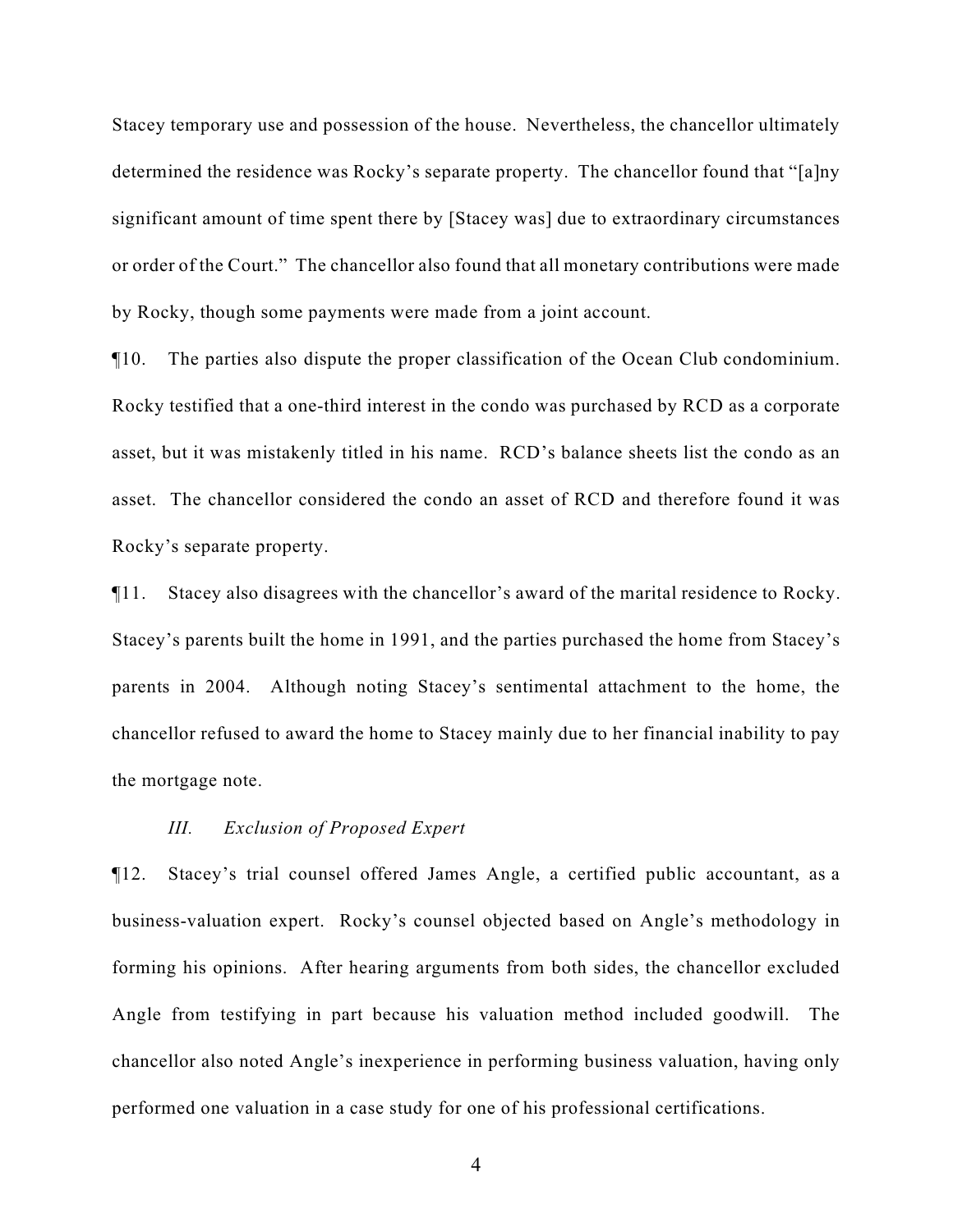#### *IV. Alimony and Attorney's Fees*

¶13. The chancellor found that Stacey was left with a need following the equitable division and ordered Rocky to pay \$2,000 per month for six months in rehabilitative alimony. The chancellor also ordered Rocky to pay one-half of Stacey's health insurance for six months and granted Stacey possession of the Florida vacation home for this same period of time.

¶14. The chancellor denied Stacey's request for attorney's fees based in part on her failure to establish an inability to pay.

#### **STANDARD OF REVIEW**

¶15. "Chancellors are afforded wide latitude in fashioning equitable remedies in domestic relations matters, and their decisions will not be reversed if the findings of fact are supported by substantial credible evidence in the record." *Henderson v. Henderson*, 757 So. 2d 285, 289 (¶19) (Miss. 2000). We will not disturb a chancellor's factual findings unless the chancellor's decision was manifestly wrong or clearly erroneous, or the chancellor applied an improper legal standard. *Wallace v. Wallace*, 12 So. 3d 572, 575 (¶12) (Miss. Ct. App. 2009). We do not substitute our "judgment for that of the chancellor, even if [we disagree] with the findings of fact and would arrive at a different conclusion." *Coggin v. Coggin*, 837 So. 2d 772, 774 (¶3) (Miss. Ct. App. 2003). But when reviewing a chancellor's interpretation and application of the law, our standard of review is de novo. *Tucker v. Prisock*, 791 So. 2d 190, 192 (¶10) (Miss. 2001).

#### **DISCUSSION**

¶16. Stacey raises nine issues for our review. She alleges the chancellor erred by: (1) failing to find the Florida vacation home became marital property under the family-use

5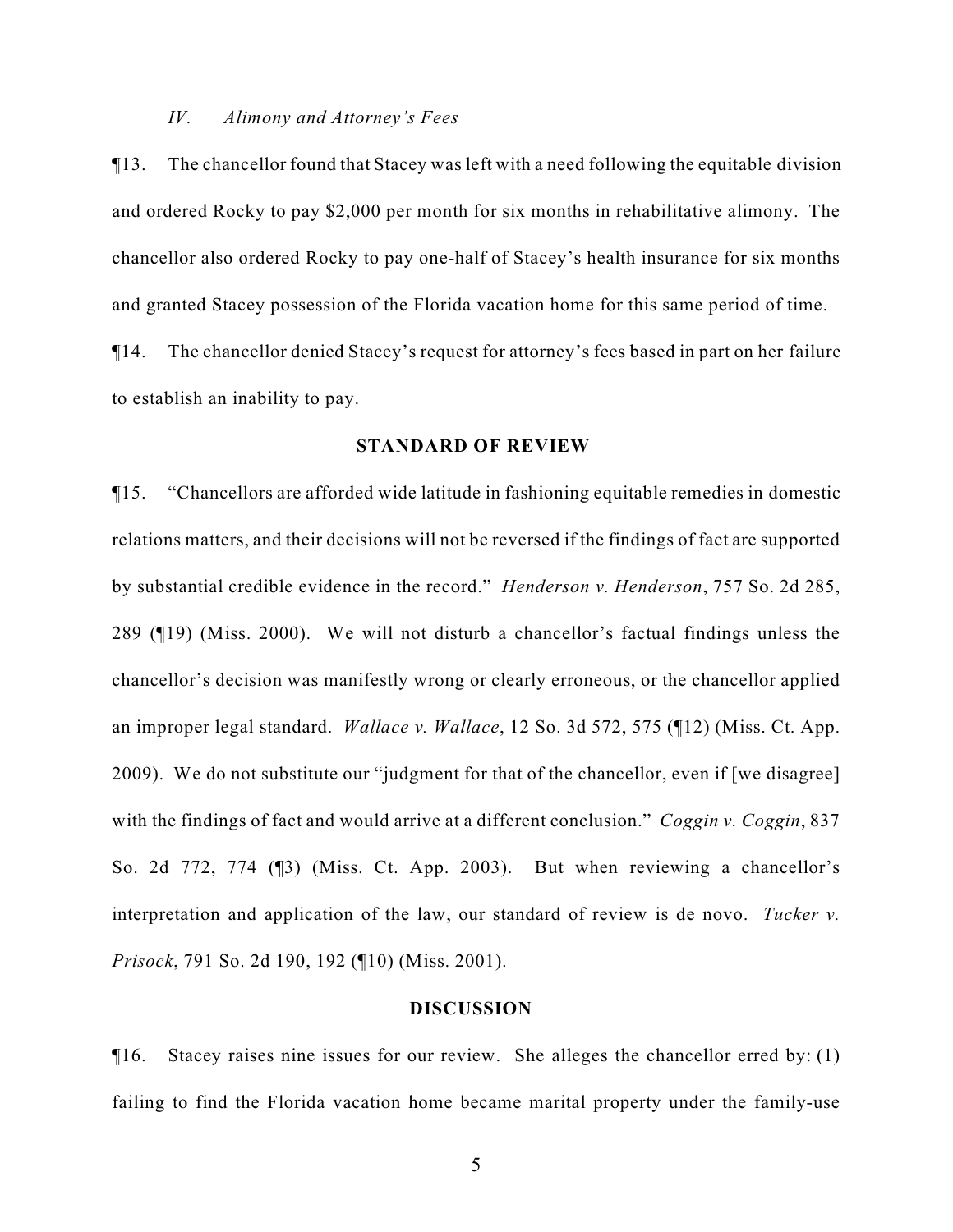doctrine; (2) finding Stacey was not entitled to any share of Rocky's businesses; (3) finding the one-third interest in the Ocean Club condominium was Rocky's separate property; (4) excluding Stacey's property-valuation expert; (5) improperly applying *Armstrong* in awarding rehabilitative alimony; (6) denying Stacey's request for attorney's fees; (7) improperly applying *Ferguson* in ordering an equitable division of the property; (8) granting Rocky possession of the marital home; and (9) denying Stacey's motion for a new trial.

¶17. For the reasons set forth below, we reverse and remand issue I, the Florida vacation home. On remand, the chancellor must revisit the issues pertaining to equitable division, issues I and VII. We affirm as to the remaining issues.

# *I. Vacation Home*

¶18. In ordering an equitable distribution, chancellors are directed to (1) classify the parties' assets as marital or separate, (2) determine the value of those assets, and (3) divide the marital estate equitably based upon the factors set forth in *Ferguson*. *Larue v. Larue*, 969 So. 2d 99, 104 (¶11) (Miss. Ct. App. 2007) (citing *Ferguson v. Ferguson*, 639 So. 2d 921, 928-29 (Miss. 1994)).<sup>1</sup> With respect to the vacation home, Stacey argues the chancellor improperly applied the first step in this analysis and wrongly found the vacation home was a separate asset owned entirely by Rocky.

### *A. Marital Property*

¶19. The Mississippi Supreme Court has defined marital property as "any and all property acquired or accumulated during the marriage." *Hemsley v. Hemsley*, 639 So. 2d 909, 915

 $\frac{1}{1}$ . The chancellor should also consider the appropriateness of alimony if either party is left with a deficiency. *Larue*, 969 So. 2d at 104 (¶11).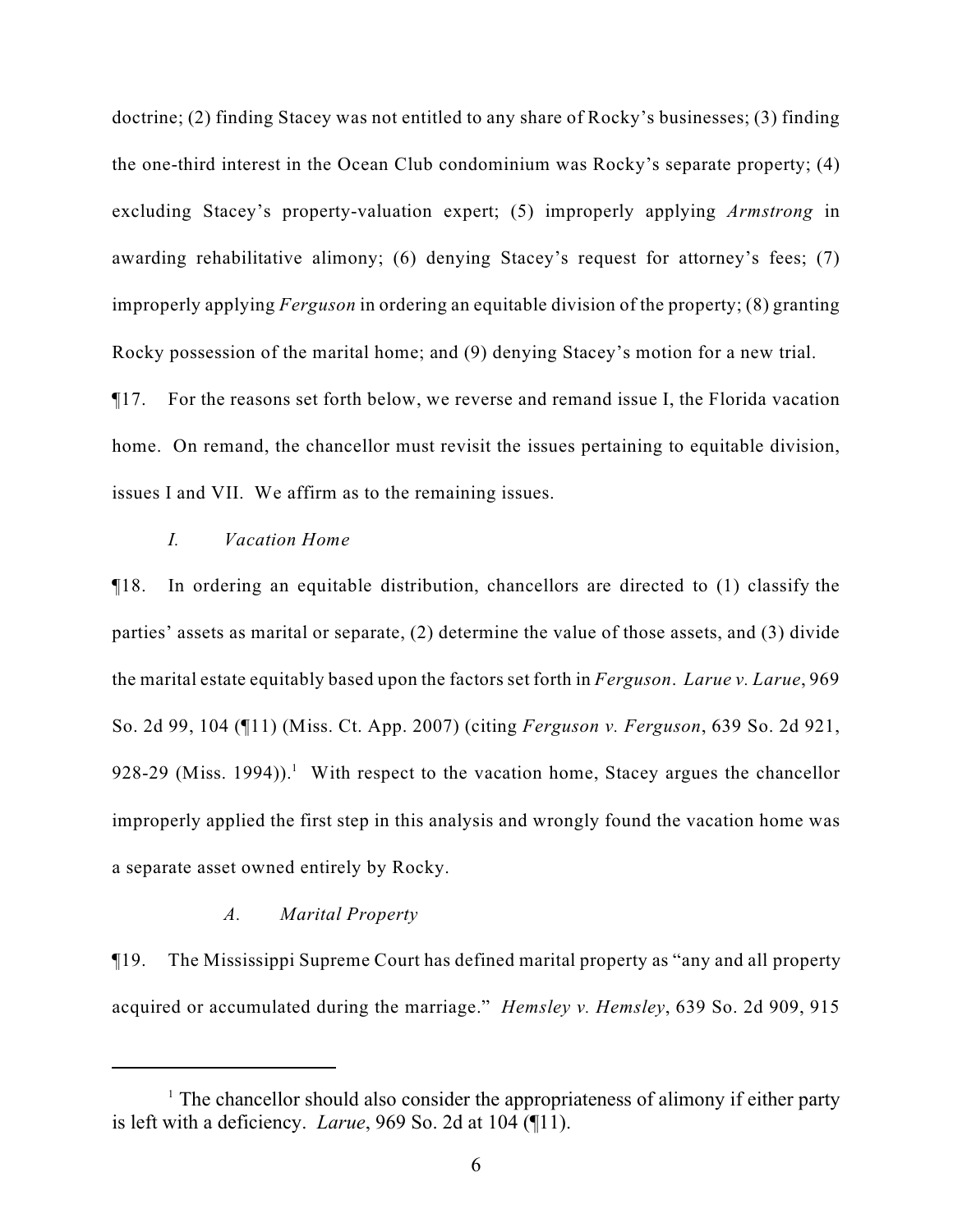(Miss. 1994). Excluded from this definition are assets "attributable to one of the parties' separate estates prior to the marriage or outside the marriage." *Id.* at 914. For example, property that is "clearly obtained by one spouse through gift or inheritance is nonmarital property not subject to equitable distribution." *Larue*, 969 So. 2d at 106 (¶19) (citing *Johnson v. Johnson*, 650 So. 2d 1281, 1286 n.1 (Miss. 1994)).

¶20. Though "marital property" is perhaps reducible to a relatively simple definition, there are several corollaries to the general rule. The chancellor must inquire whether any income or appreciation resulted from either spouse's active efforts during the marriage. If so, that income or appreciation becomes part of the marital estate. *Craft v. Craft*, 825 So. 2d 605, 609 (¶14) (Miss. 2002); *A & L, Inc. v. Grantham*, 747 So. 2d 832, 839 (¶¶23-24) (Miss. 1999)*.* Appreciation that is merely passive and not a result of either spouse's active efforts remains separate property. *Craft*, 825 So. 2d at 609 (¶14); *Grantham*, 747 So. 2d at 839 (¶¶23-24)*.* This standard has been referred to as the "active/passive test." Deborah H. Bell, *Bell on Mississippi Family Law* § 6.03[4][a] (2005). We must presume that spousal efforts "whether economic, domestic or otherwise are of equal value." *Hemsley*, 639 So. 2d at 915; *see also Hankins v. Hankins*, 866 So. 2d 508, 512 (¶20) (Miss. Ct. App. 2004) ("We presume that the efforts of each [spouse] make the contributions of the other possible.").

¶21. In certain cases, the task of sorting out the marital estate does not end there. One spouse's property may have lost its separate character by virtue of commingling or familial use. *McKissack v. McKissack*, 45 So. 3d 716, 720 (¶18) (Miss. Ct. App. 2010). Under these doctrines, the property may be converted from separate to marital property. *Id.* In attempting to clarify the proper terminology, we have explained that each doctrine's application may be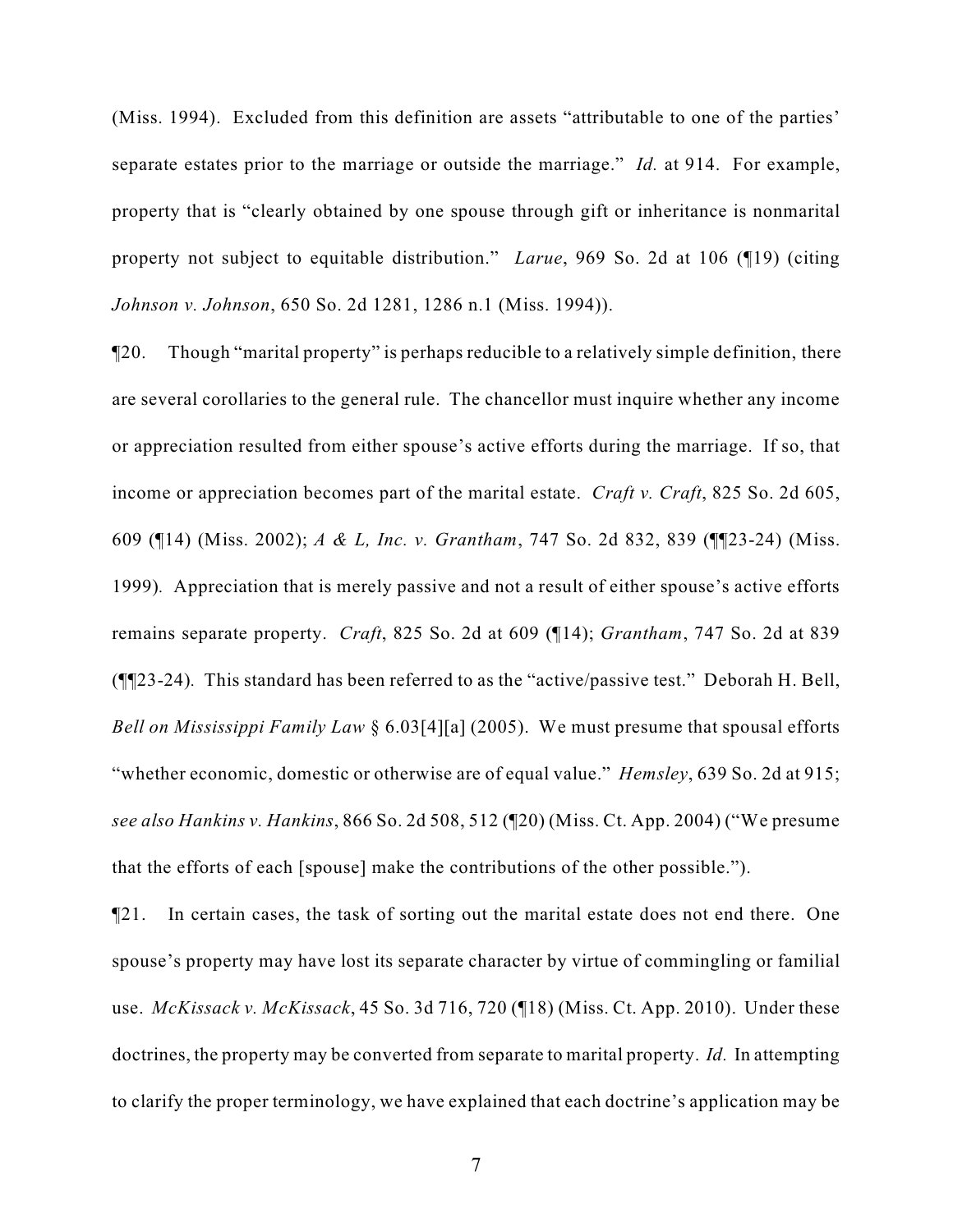limited simply by the nature of the property itself.<sup>2</sup> For present purposes, it is sufficient to say that the family-use doctrine has proper application with respect to real property, but applying the commingling doctrine to real property generally goes against its common-sense application.

¶22. Further, our supreme court has held that jointly titling property does not give rise to a presumption regarding the marital or separate character of the property for the purposes of equitable division. *Pearson v. Pearson*, 761 So. 2d 157, 163 (¶17) (Miss. 2000). The converse is also true. Simply titling the property in one spouse's name does not create a presumption that the property is separate. *Morris v. Morris*, 5 So. 3d 476, 492 (¶38) (Miss. Ct. App. 2008) (The fact that property was titled in husband's name was "irrelevant" because "title is no longer determinative in deciding a party's rights to the property."); *see also Carrow v. Carrow*, 642 So. 2d 901, 906 (Miss. 1994) (Chancellors must "look behind the formal state of title" in making an equitable division.); *Pittman v. Pittman*, 791 So. 2d 857, 862 (¶9) (Miss. Ct. App. 2001) (quoting *Pearson*, 761 So. 2d at 163 (¶16)) ("The possession or proportion of title does not create any greater property interest for the spouse in whose name it is held, or jointly held.") (internal quotations omitted).

¶23. There is a rebuttable presumption that all property is marital. *Yancey v. Yancey*, 752 So. 2d 1006, 1011 (¶20) (Miss. 1999); *Hemsley*, 639 So. 2d at 914. The burden of proof is

 $\degree$  For example, reasoning that it is untenable to apply the family-use doctrine to cash and cash equivalents, this court held that the proper analysis for that particular type of property is the commingling doctrine. *McKissack*, 45 So. 3d at 720-21 (¶¶19-25). But in a real property context, it has been observed that "[p]ractically speaking, rarely does commingling or mixing apply to real property." *Hankins*, 866 So. 2d at 513 (¶27) (Southwick, P.J., concurring).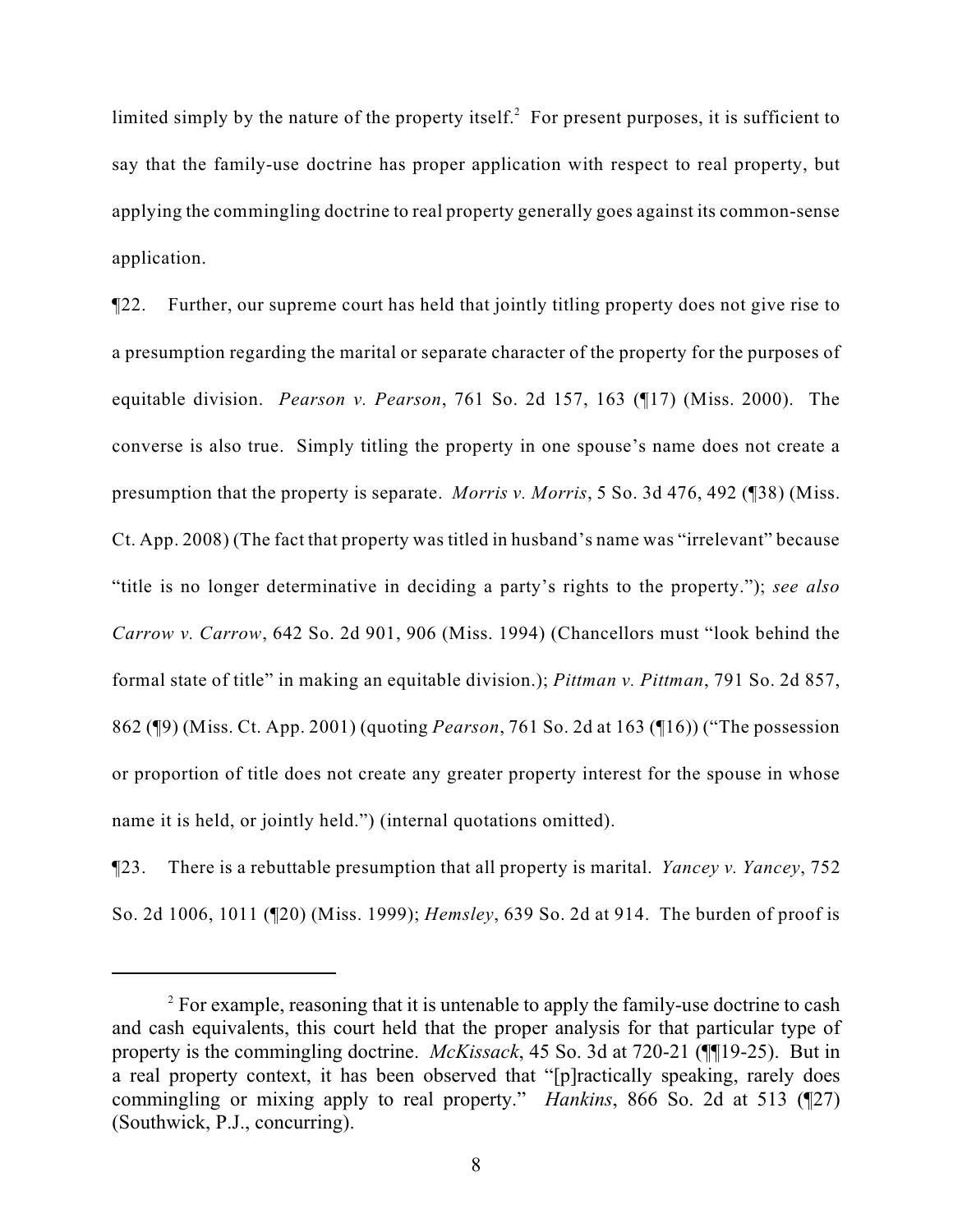on the spouse claiming property as a separate asset to rebut this presumption. *Horn v. Horn*, 909 So. 2d 1151, 1165 (¶50) (Miss. Ct. App. 2005) (citing *Hemsley*, 639 So. 2d at 914). "This burden goes beyond a mere demonstration that the asset was acquired prior to marriage." *Grantham*, 747 So. 2d at 839 (¶23). Where there is a suggestion that the net equity in an asset may have increased due to a spouse's active efforts, "there must be a showing [that] would allow the chancellor to separate the ... marital asset ... from the ... non-marital asset." *Id.* (citing *Oxley v. Oxley*, 695 So. 2d 364 (Fla. Dist. Ct. App. 1997)); *Stewart v. Stewart*, 2 So. 3d 770, 775 (¶15) (Miss. Ct. App. 2009).

¶24. Stacey does not dispute the fact that Rocky purchased the vacation home prior to the marriage or that it was initially his separate property. Rather, she takes issue with the chancellor's determination that \$304,874 in equity in the vacation home all belongs to Rocky as his separate property. She frames her argument as two separate issues: (1) whether the home became marital property under the family-use doctrine and (2) whether the property appreciated in value as a result of her and Rocky's active efforts. Because we find the family-use doctrine applicable, we need not reach the issue of appreciation.

## *B. Family-Use Doctrine*

¶25. Property that was once separate may convert to marital property under the family-use doctrine. This court first recognized the doctrine in *Brame v. Brame*, 98-CA-00502-COA (¶20) (Miss. Ct. App. March 28, 2000), *rev'd in part on other grounds*, 796 So. 2d 970 (Miss. 2001), where we held that a husband's clock, piano, and dining set, all of which he received by gift, took on a "new personna of full family use, [and] became marital property for the purposes of classification." *See also* Bell, at § 6.04[1].

9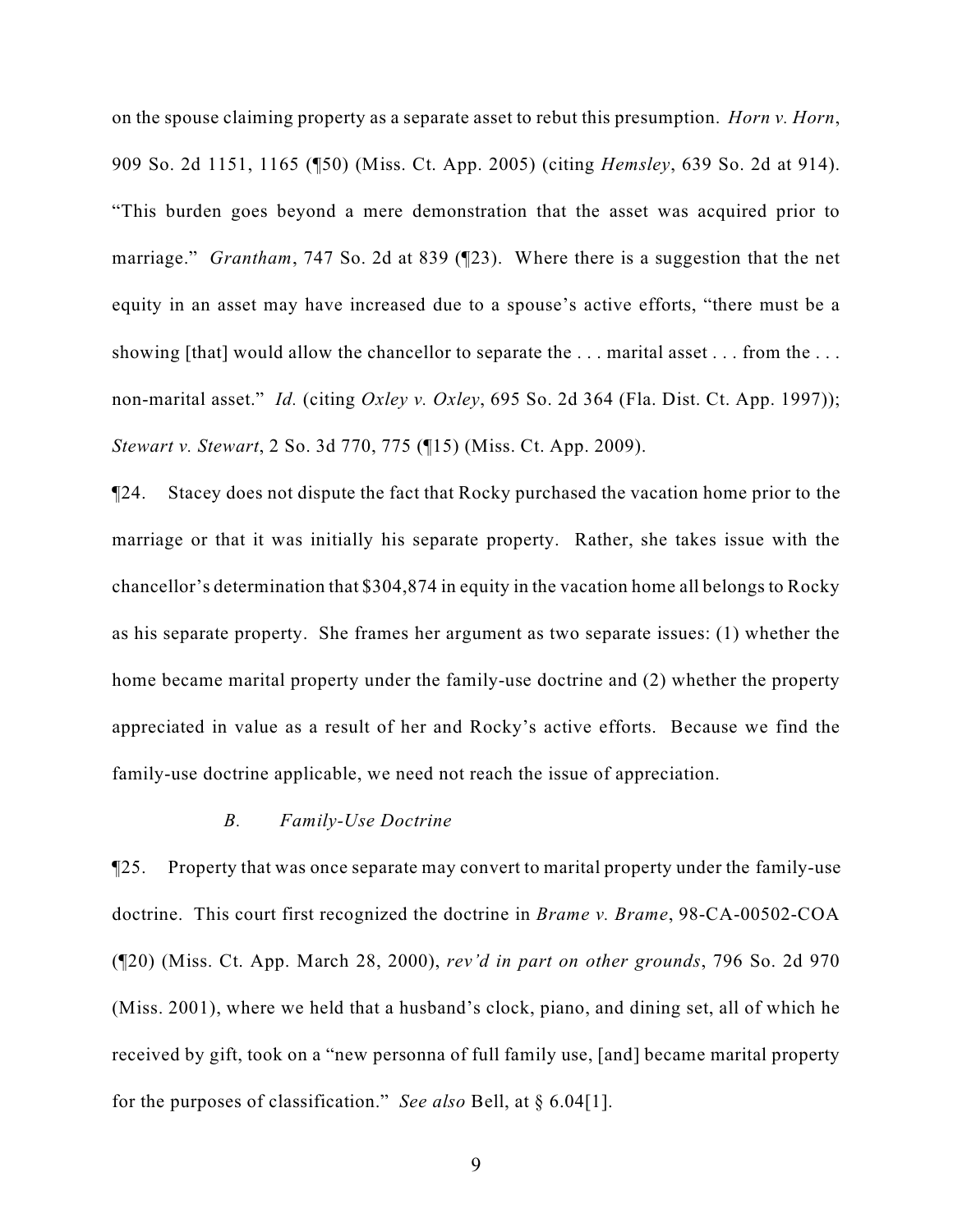¶26. Since *Brame*, our courts have applied the doctrine in numerous cases. On many occasions, the doctrine has been applied to the marital residence. *See, e.g.*, *Stewart v. Stewart*, 864 So. 2d 934, 938 (¶13) (Miss. 2003) (family-use doctrine converted family home to marital property); *Boutwell v. Boutwell*, 829 So. 2d 1216, 1221 (¶¶17-23) (Miss. 2002) (same); *Hankins*, 866 So. 2d at 511 (¶16) (same); *Lockert v. Lockert*, 815 So. 2d 1267, 1269 ( $\P$ 10) (Miss. Ct. App. 2002) (same).<sup>3</sup> Indeed, it has been observed that the doctrine will almost always apply to the family home. *Faerber v. Faerber*, 13 So. 3d 853, 861 (¶28) (Miss. Ct. App. 2009) (citing *Stewart*, 864 So. 2d at 938-39 (¶16)). *See also* Bell, at § 6.04[1][b]. The doctrine has also quite often been held to apply to various other types of physical assets as well. *E.g.*, *Pittman*, 791 So. 2d at 866-67 (¶¶30-33) (applying family-use doctrine to furniture, china, silver, and jewelry).<sup>4</sup> But the doctrine's application, of course, by no means requires chancellors to award an equal share in the property to each spouse if other equitable considerations dictate to the contrary. *Stewart*, 864 So. 2d at 938-39 (¶¶16- 18).

¶27. We are guided by *Stewart*, where the supreme court affirmed a chancellor's determination that a family home converted from separate to marital property under the family-use doctrine. *Stewart*, 864 So. 2d at 937-38 (¶13). The husband purchased the home a couple of weeks prior to the marriage, and the parties lived there together as husband and

*But see Wilson v. Wilson*, 820 So. 2d 761, 763 (¶¶5-6) (Miss. Ct. App. 2002) <sup>3</sup> (marital home remained separate property in short marriage where husband paid for home entirely from proceeds of separate property).

*But see Gutierrez v. Bucci*, 827 So. 2d 27, 37-38 (¶57) (Miss. Ct. App. 2002) <sup>4</sup> (motorcycles bought with husband's separate funds did not convert to marital property by wife occasionally riding them).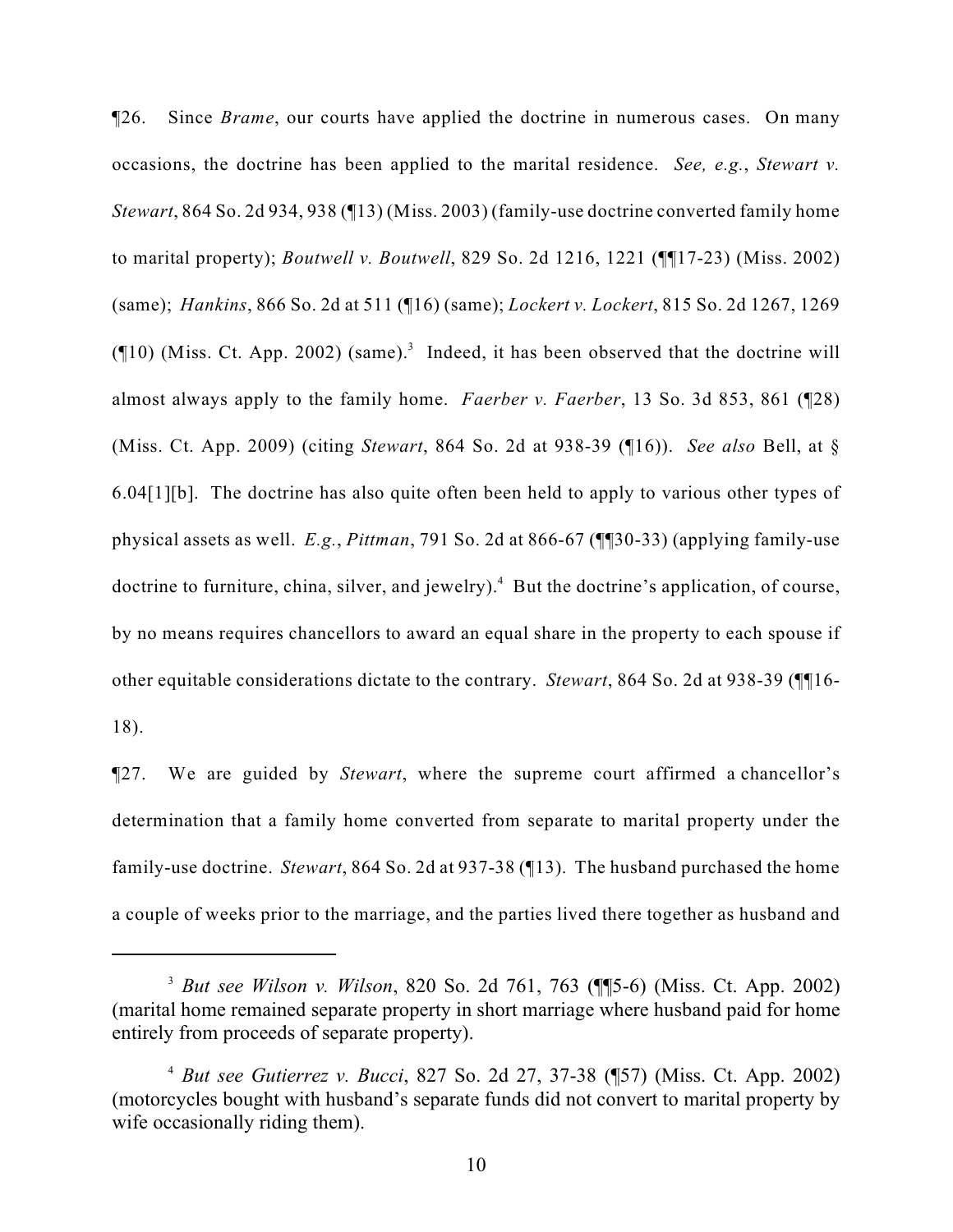wife for approximately one year. *Id.* at 936 ( $\P$  $[2, 4)$ ). During the short marriage, the husband spent as much as \$50,000 or \$60,000 of his separate funds on the improvements, though the wife and her family provided much of the labor. *Id.* at (13). Prior to the divorce, the home burned down, leaving the parties debating whether insurance proceeds and the lot where the house had stood were marital or separate property. *Id.* at 936-37 (¶¶6, 9). The supreme court affirmed the chancellor's finding that both were marital property as a result of the couple's family use of the home. *See id.* at 938-39 (¶16). The court also affirmed the chancellor's unequal award of a twenty-percent interest in the lot and the insurance proceeds to the wife due to the husband's substantially larger financial contribution and the weight given by the chancellor to the wife's smaller financial contributions and her non-financial contributions. *Id.* at 939 (¶¶17-19).

¶28. In *Pittman*, this court considered whether a wife's interest in the marital home, which she inherited from her grandmother, became part of the marital estate. *Pittman*, 791 So. 2d at 862-63 (¶11). Like Rocky in our case, the wife in *Pittman* contended that much of the equity in the home remained her separate property. This court disagreed, finding "[r]egardless of whether one spouse purchased the majority of the interest in the home with inherited money or, as here, actually inherited the interest itself, the home is marital property." *Id.* at 863 (¶11).

¶29. We recognize we are not dealing with the primary marital residence, as in *Stewart* or *Pittman*; still we find these cases instructive. Here, three years before the marriage, Rocky purchased the vacation home in Florida. Title has since remained in his name. When the parties married, Rocky still owed money on the mortgage. Some of the mortgage payments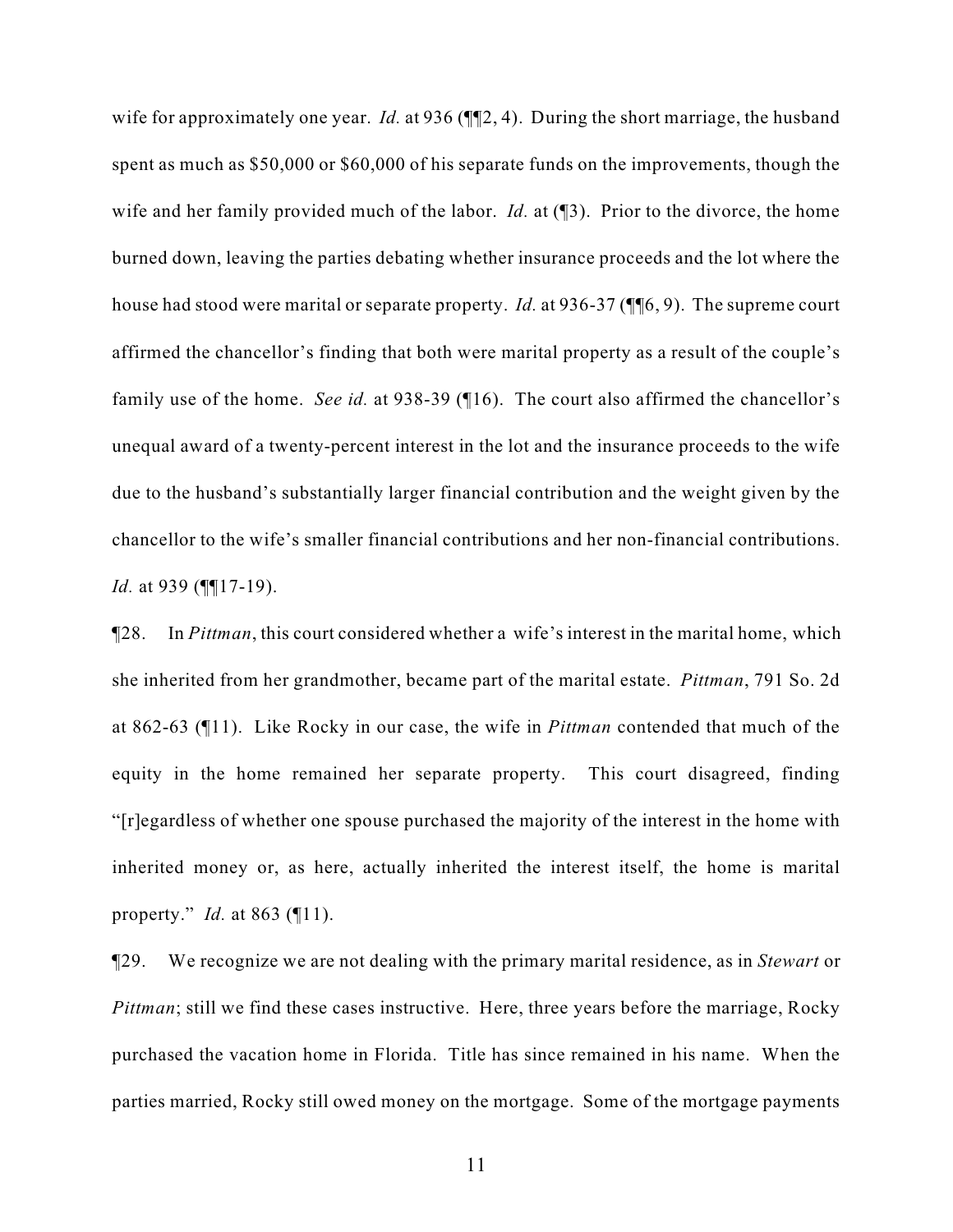and utilities were paid from the parties' joint checking account. Other mortgage payments were made from Rocky's checking account where he deposited paychecks earned during the marriage. Stacey financially contributed to the joint account during the marriage by depositing her paychecks into the account until she resigned from her job in mid-2005 and by placing her child-support payments into the account.<sup>5</sup> During the marriage, the parties discussed refinancing the home, and ultimately, they did refinance in late 2003.

¶30. Rocky and Stacey had been dating for about four years at the time Rocky purchased the vacation home in 2000. It is not disputed that Stacey participated in selecting the home. According to Stacey, she has used the home often ever since it was purchased. As Stacey put it, the residence was a "second home." Since the home was purchased, it is apparent that Stacey and her daughter from a prior marriage have used the residence to a much greater extent than Rocky.

¶31. Stacey testified that she assumed an active role in maintaining and improving the house. She claimed that she had performed yard work along with her father and daughter. Stacey and her father had also pressure washed the house. She performed various maintenance and improvement projects with her neighbor. She was also responsible for contacting repair and maintenance businesses and ensuring their payment for various repairs to the home, including those to the air conditioner and the water heater. Further, she took part in securing rent-paying tenants to live in the house. She claimed she decorated the home and shopped for and "picked out everything." She purchased various items for the house some from the parties' joint checking account and some out of her own pocket.

 $\frac{1}{5}$  Stacey has a daughter from a prior marriage.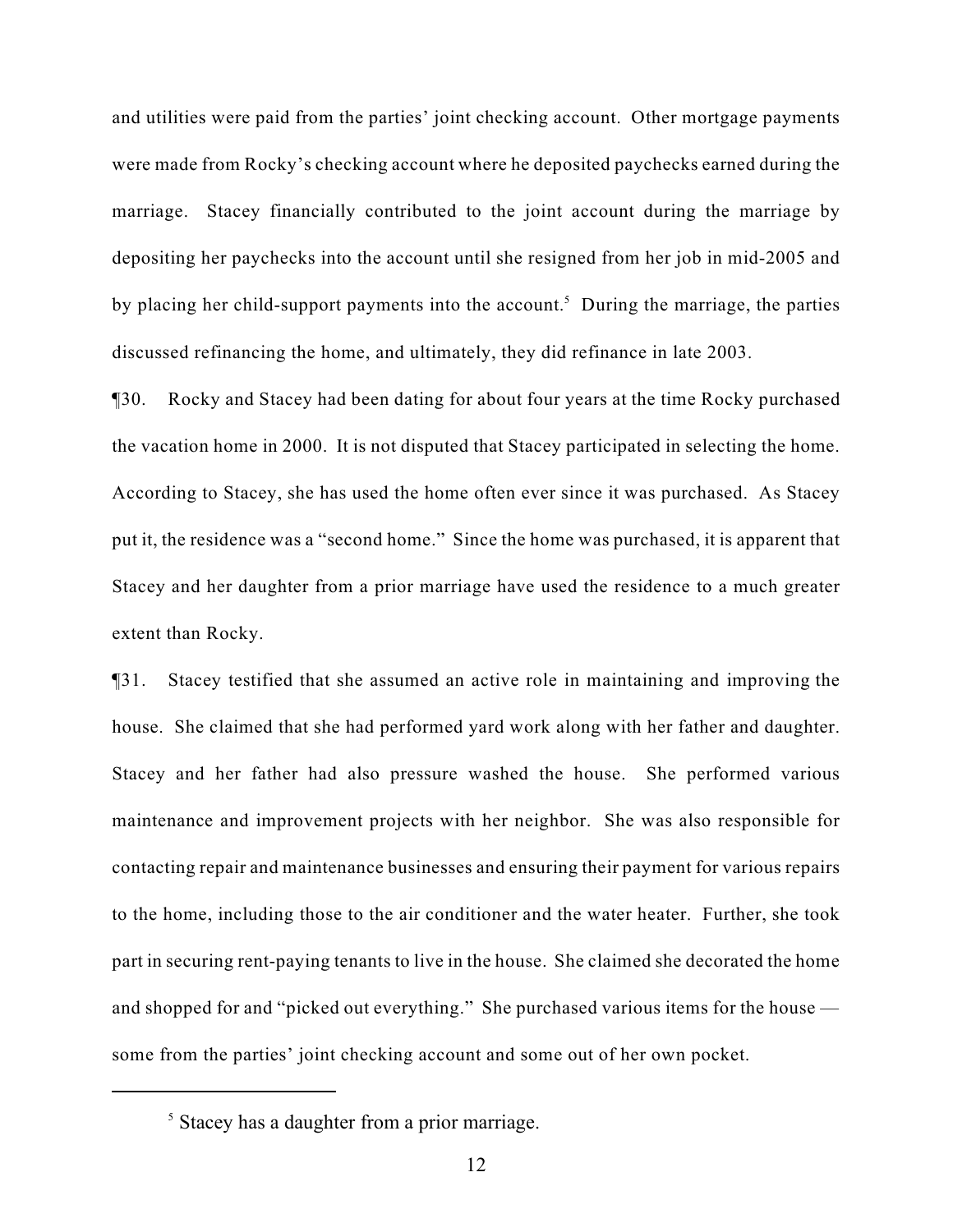¶32. During the marriage, the parties regularly vacationed there and spent holidays there. Stacey and her daughter lived in the house from August 2005 until December 2005 in the wake of Hurricane Katrina, and her daughter enrolled in school in the area during that period of time. According to Stacey, from 2005 to 2007, she split her time between living in the Florida house and the Biloxi residence. For a while after she discontinued living there full time in December 2005, Stacey claimed to spend one to two weeks there every month. According to Stacey, she has lived there exclusively since the chancellor's August 2007 temporary order. Stacey claimed she was emotionally attached to the home due to memories from vacations and holidays spent there with her family. She claimed she had developed relationships with the neighbors and had become involved in a church in the area and "established . . . in the community."

¶33. Under these circumstances, we find the family use of the vacation home was sufficiently significant to warrant its inclusion in the marital estate. We are not persuaded by Rocky's arguments on this issue, which we address in turn.

¶34. First, Rocky asserts that he made all financial contributions to the vacation home and that Stacey contributed nothing financially or otherwise. This court has explained that "one spouse's contribution of *all* the funds necessary for the purchase [of real property] does not guide the court in determining [its] marital or separate . . . character." *Pittman*, 791 So. 2d at 862 (¶10) (emphasis added). Considered in isolation, one spouse's financial contribution to the property reveals little about the familial use or other contributions. Financial contributions must be considered in the context of other equitable considerations, such as the non-financial contributions of the other spouse, which are presumed equal to those of the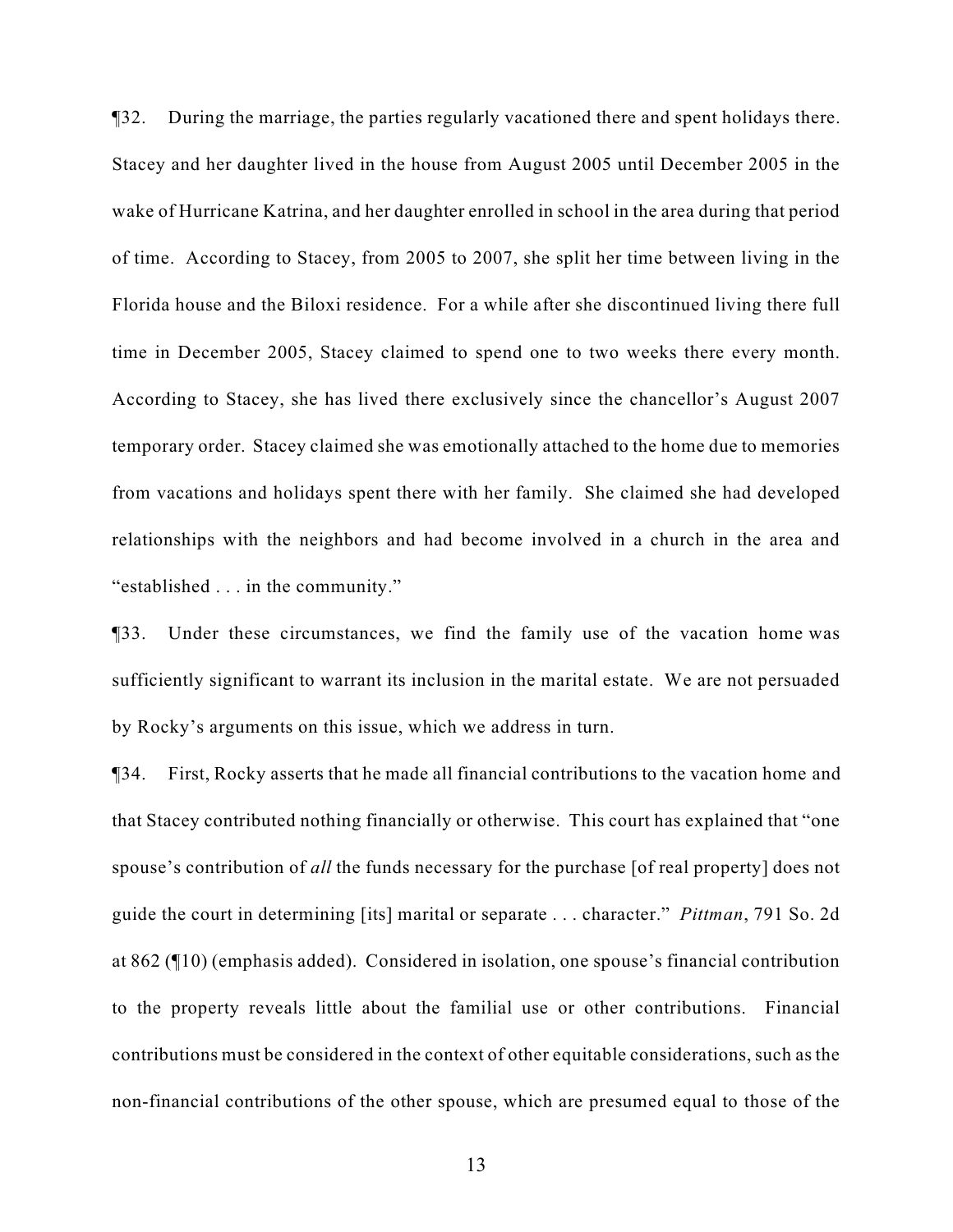primary wage-earner. *Hemsley*, 639 So. 2d at 915. Further, Rocky does not dispute that Stacey contributed to the joint account from which the vacation home's mortgage was paid during the marriage. So, although her financial contribution was perhaps meager when compared to Rocky's, she did financially contribute. In addition, her non-financial contributions to the property were significant, as already discussed.

¶35. Rocky's second argument, on which he relies heavily, is that the parties' marriage was short lived. Though there was testimony that the union was unharmonious after the parties had been married a year, the marriage continued for almost another two and a half years before the parties separated. The parties were actually married for over five years before the chancellor entered a final judgment. Stacey latches on to this fact and paints the marriage as having lasted five years. But regardless of which view of the length of the marriage is correct, we find this consideration is mainly applicable to the overall equitable distribution but not to the proper classification of the vacation home as marital or separate property, except as it applies to the degree of family use.

¶36. Under our limited standard of review, we find the chancellor manifestly erred in determining that Stacey was not entitled to any interest in the vacation home. We base our conclusion on the evidence before the chancellor that: (1) Stacey engaged in extensive efforts in the upkeep and maintenance of the property; (2) she undertook efforts toward its improvement; (3) she alone decorated the home; (4) Rocky made payments on the home from his earnings during the marriage; (5) Stacey contributed financially through deposits into the parties' joint account; (6) she also contributed indirect housekeeping efforts to the home; (7) she and her family vacationed there regularly and spent holidays there; (8) she lived in the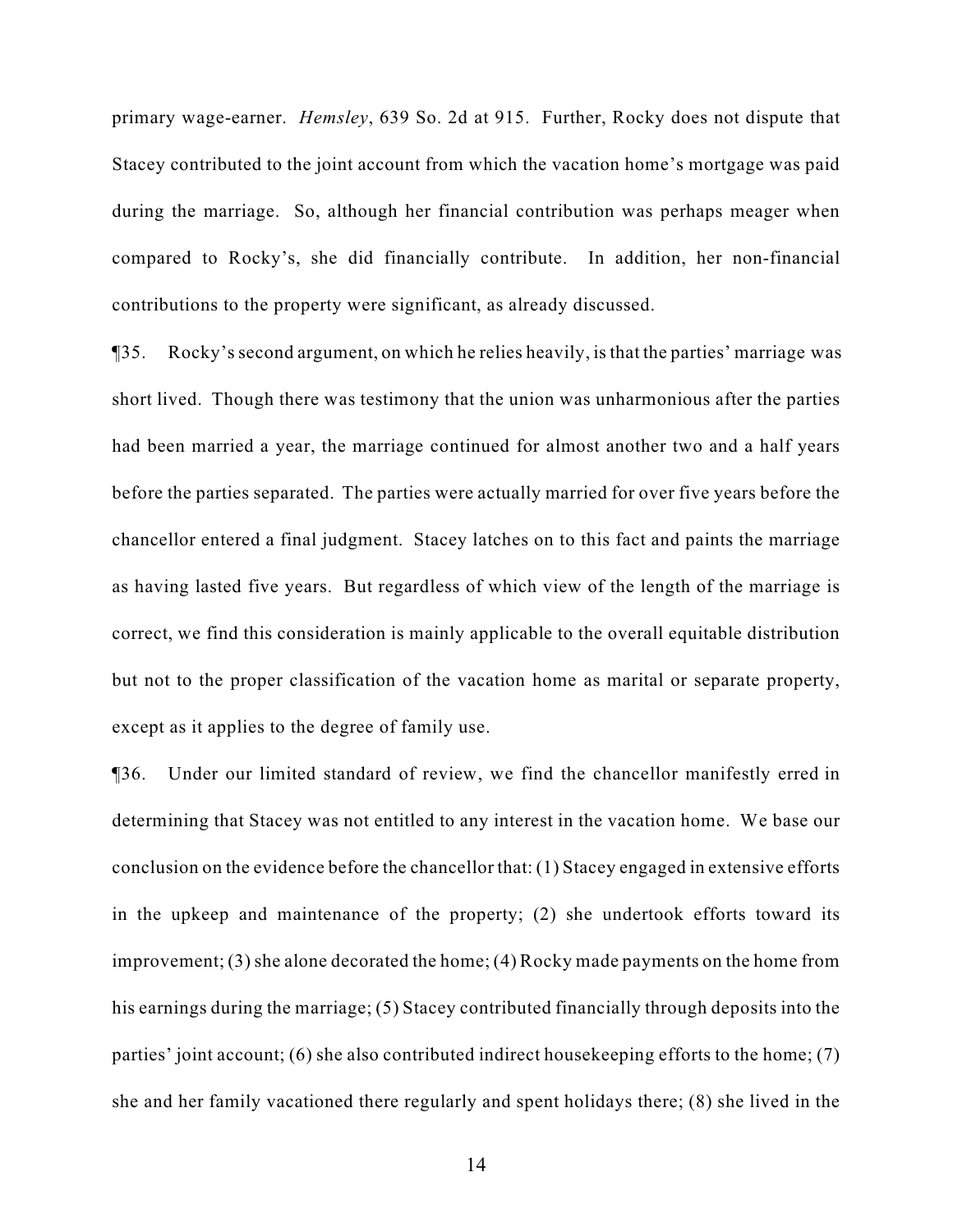home for a significant amount of time and considered it a second home; and (9) she and her daughter used the property as their primary residence for several months following Hurricane Katrina.

¶37. For these reasons, we find the vacation home lost its character as Rocky's separate property due to the Rhodes family's substantial use of the property during the marriage. We therefore reverse the chancellor's classification of the home. How the equity in the home should be divided is not resolved by this classification, and that issue is remanded for the chancellor to consider. On remand, the chancellor should revisit his equitable division in light of the vacation home's inclusion in the marital estate.

# *II. Businesses*

### *A. Rhodes Carpet & Draperies (RCD)*

¶38. Rocky is now the president of RCD and its sole shareholder. His family has owned and operated RCD since 1947. Rocky and his brother, Keith, each owned a twenty-four percent interest prior to Rocky and Stacey's marriage. Less than two weeks after the parties married, Rocky's parents "gifted" additional interests of twenty-six percent to both Rocky and Keith, so that each brother then owned a one-half interest. Approximately a week later, Keith redeemed all of his stock for cash, making Rocky the sole shareholder.

¶39. The chancellor found RCD, which he valued at \$1,636,519.50, was Rocky's separate property. Stacey contends this classification was error, and RCD is a mixed asset, having both marital and non-marital character. She admits that an equitable percentage of twentyfour percent remains Rocky's separate property but contends the other seventy-six percent is marital property. First, she claims the twenty-six percent portion that Rocky acquired from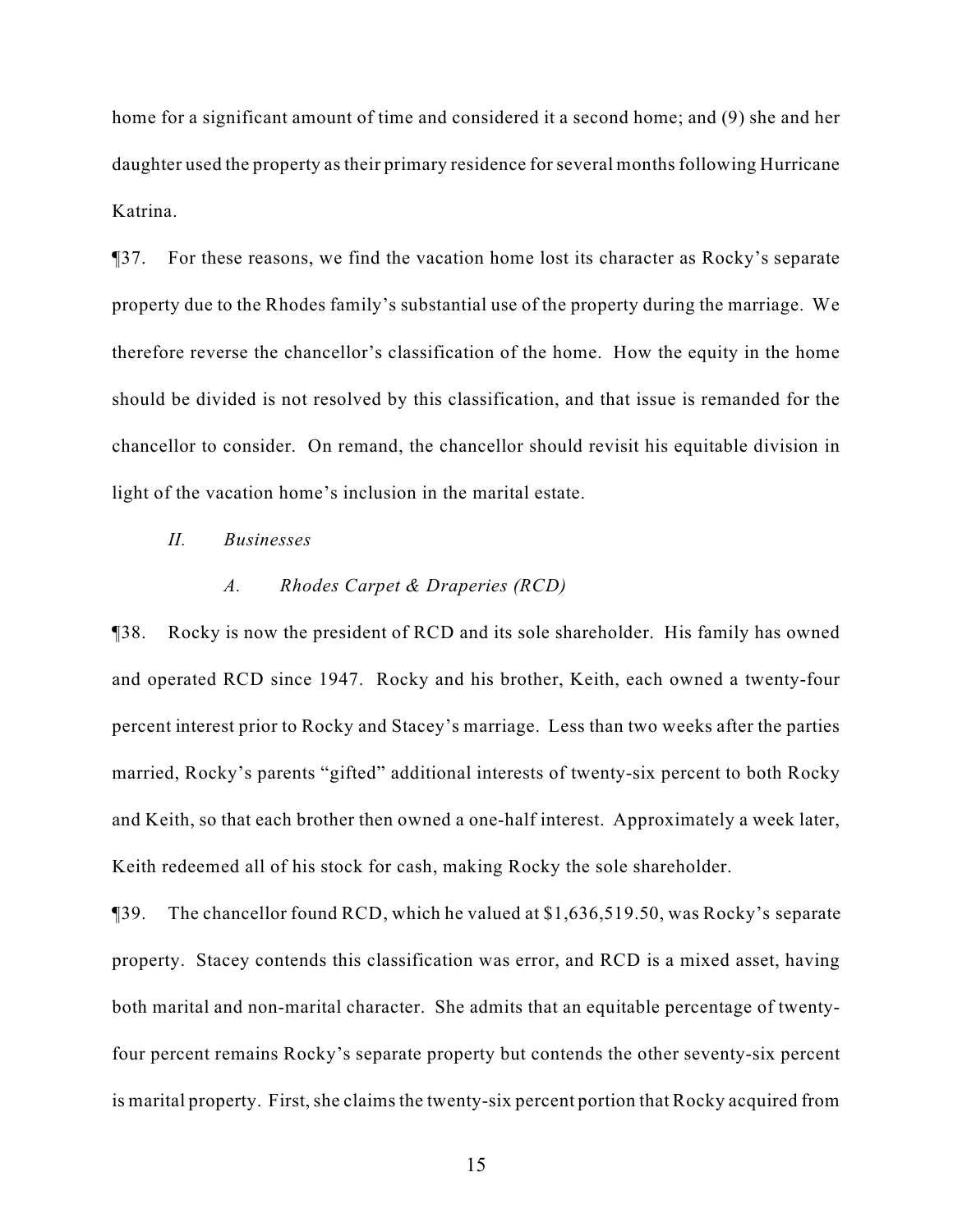his parents was compensation for work performed rather than a gift, and this interest is marital property. Second, she alleges the remaining fifty percent of the company acquired from Keith's stock redemption is marital property. Finally, she argues that RCD appreciated in value due to Rocky's active efforts during the marriage, and this alleged appreciated value is marital property. Stacey does not contend that any interest in the business became marital property under the commingling or family-use doctrines.

¶40. Our supreme court has defined "marital property" as "any and all property acquired or accumulated during the marriage." *Hemsley*, 639 So. 2d at 915.<sup>6</sup> Not included in this definition are assets "attributable to one of the parties' separate estates prior to the marriage or outside the marriage." *Id.* at 914. Property acquired in a spouse's individual capacity through an inter-vivos gift or inheritance is separate property, even if such property is acquired during the marriage. *See Ferguson*, 639 So. 2d at 928; *Hemsley*, 639 So. 2d at 914. ¶41. Marital property also includes the appreciation of an asset resulting from either spouse's active efforts during the marriage. *Craft*, 825 So. 2d at 609 (¶14); *Grantham*, 747 So. 2d at 839 (¶¶23-24). Passive appreciation remains separate property. *Id.* We presume that each spouse's contributions to the marriage are of equal value, whether financial, domestic, or otherwise. *Hemsley*, 639 So. 2d at 915.

¶42. There is a rebuttable presumption that all property is marital. *Yancey*, 752 So. 2d at 1011 (¶20); *Hemsley*, 639 So. 2d at 914. The burden of proof is on the spouse claiming property as separate to rebut this presumption. *Horn*, 909 So. 2d at 1165 (¶50) (citing *Hemsley*, 639 So. 2d at 914).

For additional discussion of marital property, *see* Issue I.A. <sup>6</sup>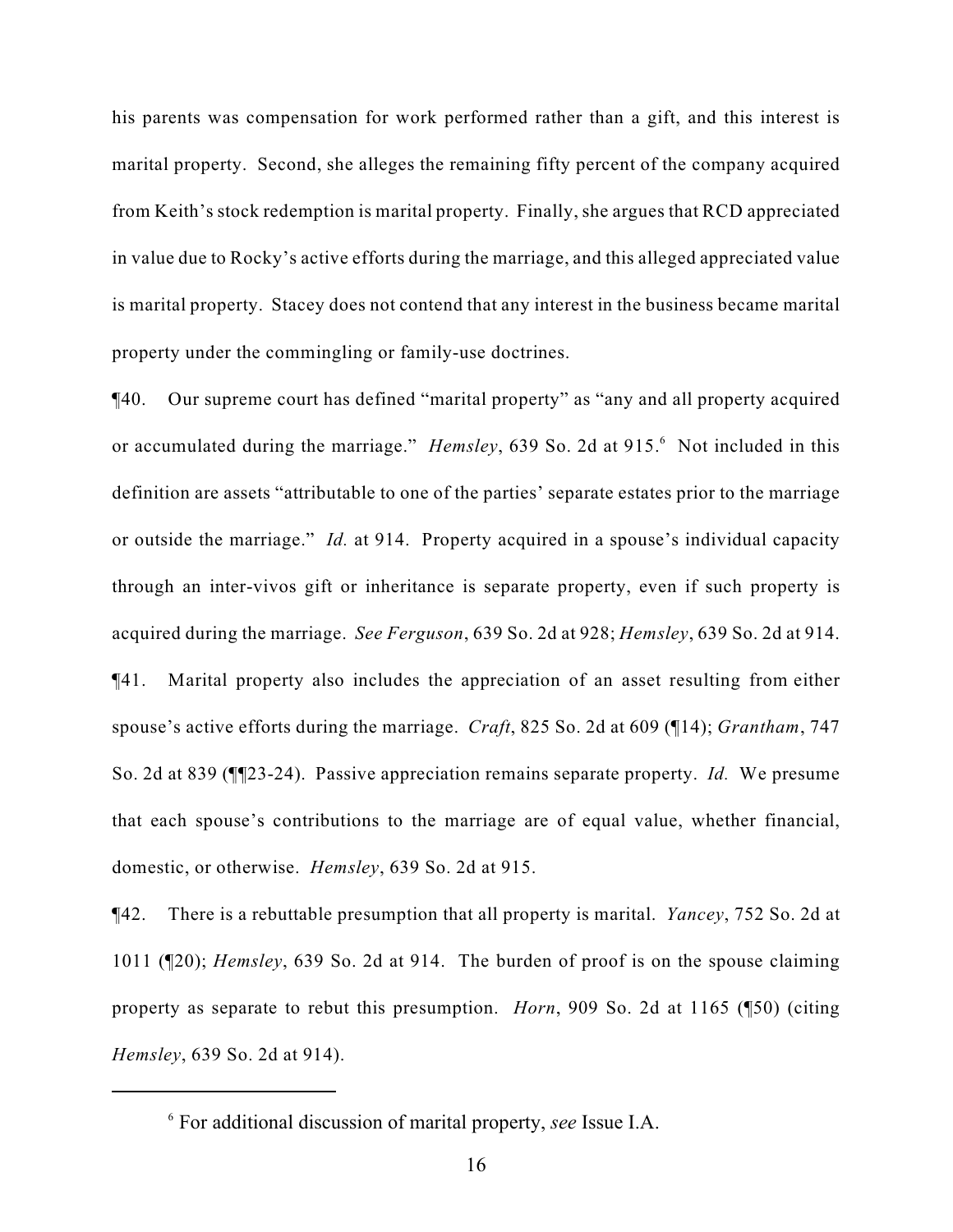# *(1) Gift Versus Compensation*

¶43. Stacey first contends that Rocky's parents' October 30, 2003, transfer of their interest in RCD to Rocky was not a gift but instead was compensation for his work for the company. The chancellor disagreed based primarily on testimony by Keith and the Rhodes family accountant, who both testified that the stock transfer was a gift. The chancellor found:

The evidence presented shows that [Rocky's] parents donated half of their stock to each of their sons. Keith testified that the stock given to him and to [Rocky] was a gift with no conditions attached, and that his sister was not gifted any stock because she did not plan to be involved in the business. The Rhodes family accountant . . . also testified that the gifted stock had nothing to do with compensation. There is no evidence that this gift of stock was a type of compensation.

We find no manifest error in this determination. Keith's testimony touched on every element of a valid inter-vivos gift and supported that all were met.<sup>7</sup> He specifically testified that the stock did not cost anything. The family accountant echoed that the stock transfers to the brothers was a gift, which she added "had nothing to do with their compensation."

¶44. Stacey argues that this case is analogous to *Hankins*, where the court held the chancellor did not commit manifest error by including stock certificates acquired by a husband during the marriage as part of the marital estate. *Hankins*, 729 So. 2d at 1287 (¶17). The supreme court reasoned in *Hankins* that the evidence did not "clearly establish" one way

*Hankins*, 729 So. 2d at 1287 (¶17).

 $\frac{7}{7}$  The elements for a valid inter-vivos gift are:

<sup>(1)</sup> there must be a donor competent to make the gift; (2) the gift must be a free and voluntary act on his part done with the intention to make a gift; (3) the gift must be complete with nothing left to be done; (4) the property must be delivered by the donor, and accepted by the donee; (5) the gift must be gratuitous; (6) the gift must be irrevocable.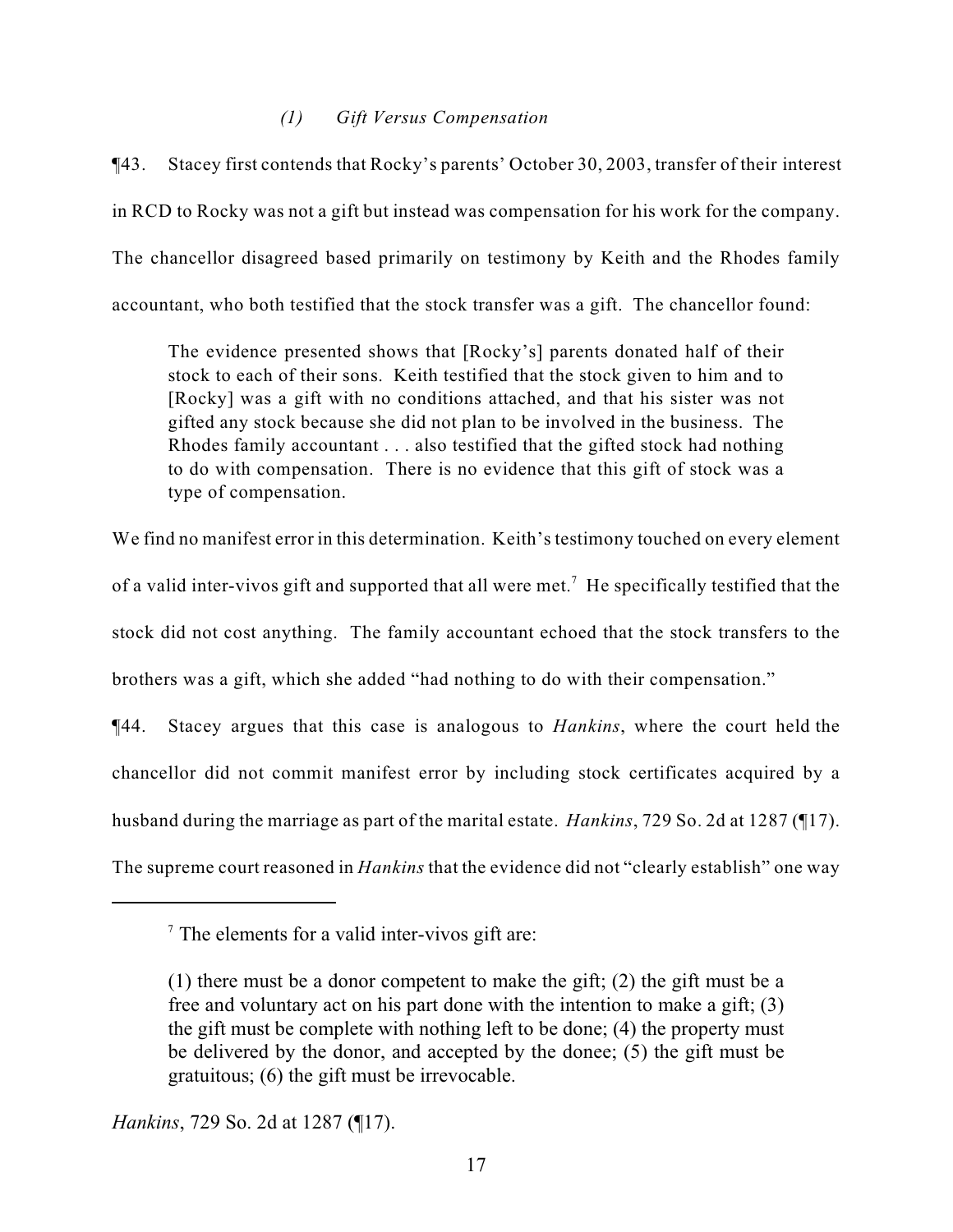or the other whether the certificates "were gifts or remuneration for service given to the lumber company." *Id.* at 1287 (¶18). We distinguish *Hankins* because the chancellor in this case found Rocky's parents gifted their stock to Rocky, and this determination is supported by substantial evidence. Both RCD's accountant's testimony and Keith's testimony support that the stock transfer was gratuitous and constitutes a gift.

¶45. We will not assume that the stock was compensation simply because Rocky and Keith had both worked for the company. Because the evidence convincingly supports the chancellor's finding that the stock transfer was a gift, we find no error in this decision.

# *(2) Keith's Stock Redemption*

¶46. On November 7, 2003, Rocky's brother Keith, who then owned a fifty-percent interest in RCD, redeemed all his stock in the company for its cash value. As a result, Rocky became the sole shareholder. Though the actual value of the company did not increase as a result of this transaction, Stacey contends the corporation's purchase of the stock increased Rocky's stake in the company and was really due to Rocky's active efforts. For this reason, she argues one-half of the value of RCD should be considered marital property.

¶47. The chancellor found that "Keith's shares of stock, which comprise a 50% interest in the corporation were not bought by [Rocky]." Rather, "[t]he stock was redeemed for cash value[.]" So the chancellor concluded Rocky's "acquisition of this asset was not due to his efforts." He further noted Stacey's lack of contribution to RCD during the marriage.

¶48. Our supreme court's precedent makes clear that passive appreciation — not a result of either spouse's efforts — remains separate property. *Craft*, 825 So. 2d at 609 (¶14); *Grantham*, 747 So. 2d at 839 (¶¶23-24). Under the circumstances involved in this case, we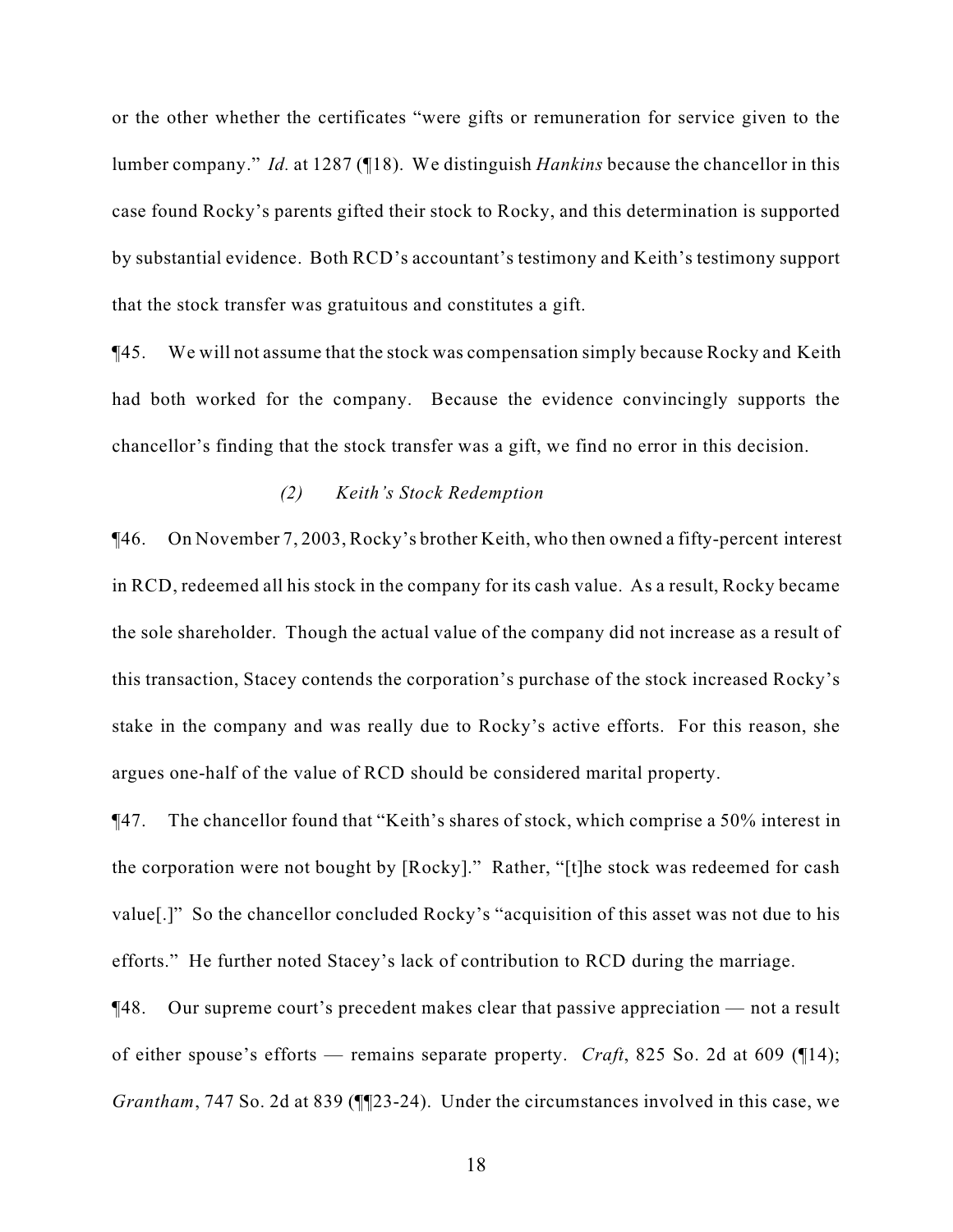find that it was not clearly erroneous for the chancellor to conclude that Keith's stock redemption did not constitute active appreciation in the value of the company resulting from Rocky's efforts.

### *(3) Appreciation*

¶49. Stacey maintains that the overall value of RCD increased during the marriage as a result of Rocky's active efforts, and the chancellor should have found this alleged appreciation to be marital property. She readily admits that she contributed nothing directly to the alleged increase in value, but she argues her indirect contributions to the marriage, including her housekeeping efforts and contributions to the Florida vacation home,<sup>8</sup> entitle her to a share of the appreciated value of Rocky's company.

¶50. Stacey does not take issue with the chancellor's reliance on a report by James Koerber, a certified valuation analyst and certified public accountant accredited in business valuation, which Koerber prepared in part for the purpose of facilitating a corporate stock redemption by Rocky's brother Keith. $\degree$  She does contend, however, that the chancellor ignored other evidence showing an increase in the company's value since Koerber compiled his report. As evidence of this alleged appreciation, she relies on the financial statements of RCD from 2004 to 2007. These statements show a considerable increase in income during 2006 but also a considerable plummet in 2007, which generated earnings much closer to pre-Hurricane Katrina levels. Stacey attempted to provide expert testimony as to the alleged

<sup>&</sup>lt;sup>8</sup> See Issue I.

 $<sup>9</sup>$  *See* Issue II.A(2).</sup>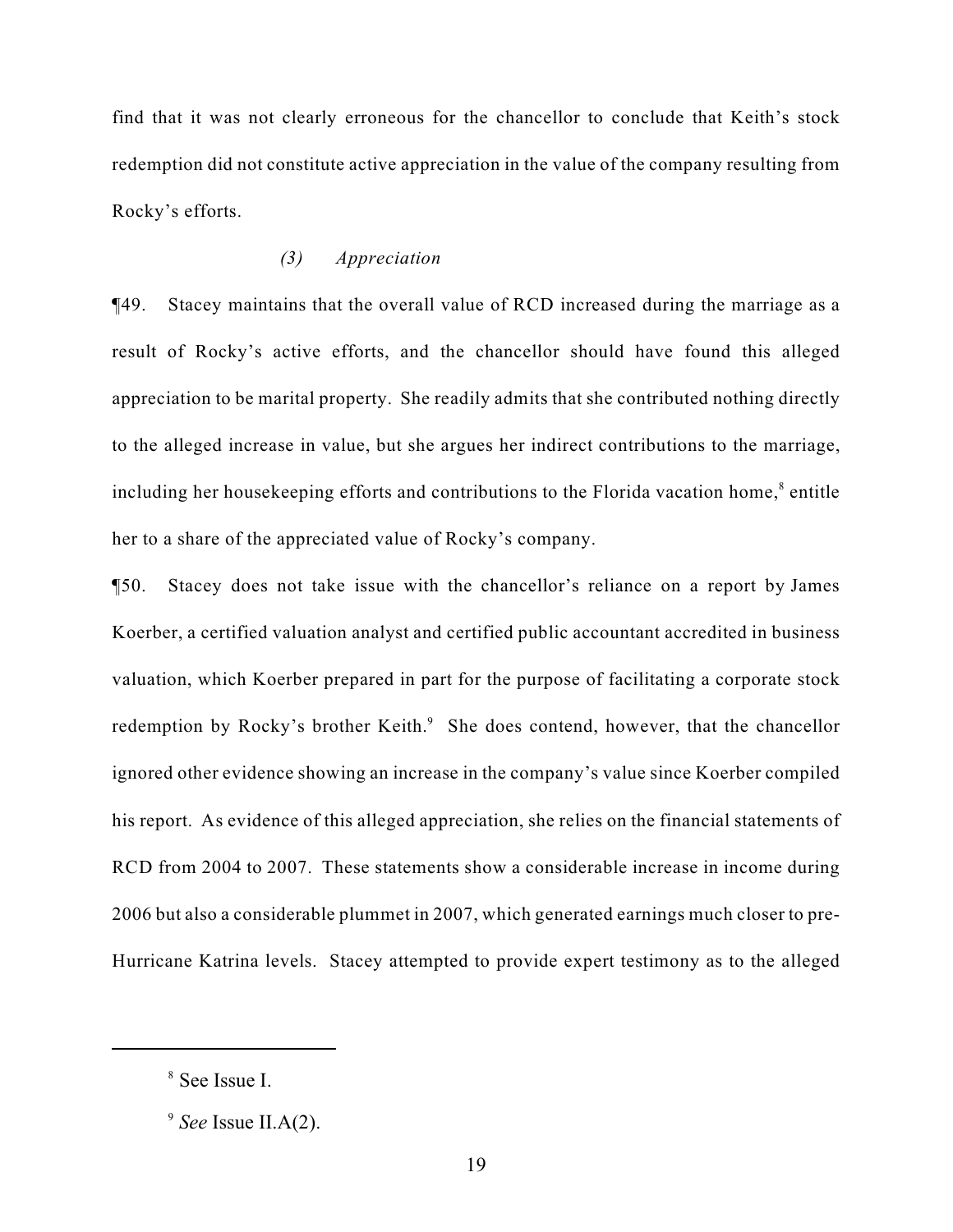increase in RCD's value. But as we will explain below,  $10$  the expert's testimony was properly excluded because his valuation method included goodwill, and he used a standard other than the "fair-market value" to value the business.

¶51. Both parties admit that the flooring business saw a considerable increase in its income during 2006 immediately following Hurricane Katrina, no doubt attributable to the many flooded homes on the Mississippi Gulf Coast and the high demand for new flooring at that time. They disagree, however, that the fair market value of RCD actually increased over the course of the marriage.

¶52. The chancellor fully recognized that the appreciated value of a business gained as a result of either spouse's efforts is marital property. But he found that the overall value of RCD had not appreciated during the fairly short marriage, and the equitable value of the company remained Rocky's separate property. The chancellor specifically noted:

It is undisputed that RCD experienced a surge of income in 2006 due to the effects of Hurricane Katrina. However, testimony was given by RCD's accountant, [Peggy] Closson, and by [Rocky] that the economic boost in business was fleeting and income quickly dropped back. Closson testified that though profits for 2007 drastically depreciated, they remained slightly higher than pre-storm levels, but that [2008's] first quarter showed RCD operating at a significant loss, much more than she had seen in all her years as an accountant.

¶53. In considering RCD's value, the chancellor found:

There was no evidence presented to show an increase in the value of RCD. More recent balance sheets and tax returns were exhibited, which only serve to show a steady downward fluctuation in income with a drastic increase in income for 2006. Testimony was given by Closson, [Rocky], and Keith supporting the hypothesis that the 2006 economic boom was a short lived result of the effects of Hurricane Katrina. Unusual income from one year

 $10$  *See* Issue IV.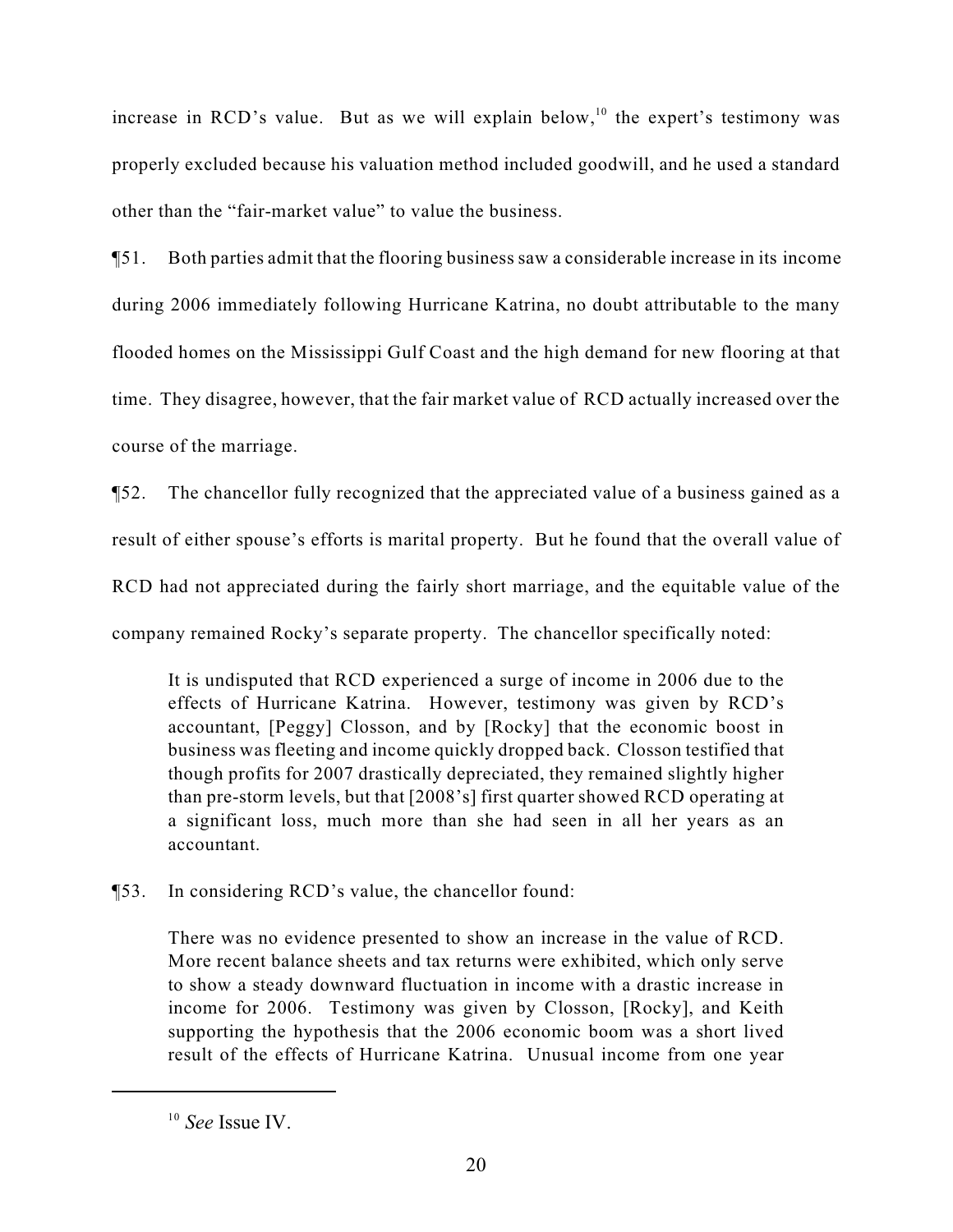should not be considered in valuing a business, since it is not indicative of the business's historical or prospective earnings. With no evidence of any appreciation in value, there is no portion of RCD attributable to the marital estate.

¶54. We agree with Rocky that the record supports these findings. Stacey's primary argument on this issue is that the chancellor improperly considered the company's earnings for the first quarter of 2008, which was after the August 2007 temporary order was entered. "[W]hen equitably dividing marital property upon divorce, the date of valuation is necessarily within the discretion of the chancellor." *Hensarling v. Hensarling*, 824 So. 2d 583, 591 (¶25) (Miss. 2002). We agree that the cutoff date for the accumulation of marital property here was when the temporary order was entered*. See Fleishhacker v. Fleishhacker*, 39 So. 3d 904, 912 (¶40) (Miss. Ct. App. 2009); *Pittman*, 791 So. 2d at 864 (¶18). But we disagree with Stacey's argument that the chancellor committed manifest error on this issue. ¶55. A chancellor's findings are accorded considerable deference. And Stacey concedes that she did not directly contribute to the alleged increase in value. However, the inquiry does not stop there. We must account for her indirect contributions, which we presume allowed Rocky to actively contribute to his business. But Stacey does not identify how any increase in corporate earnings demonstrates an active appreciation in the overall value of the company due to Rocky's efforts, managerial or otherwise. Under our limited standard of review, we find no reversible error regarding this issue.

# *B. Rhodes Capital and Rhodes Rental*

¶56. Stacey contends these assets, both of which are intertwined with RCD, are marital property or actively appreciated during the marriage. But these businesses were formed

21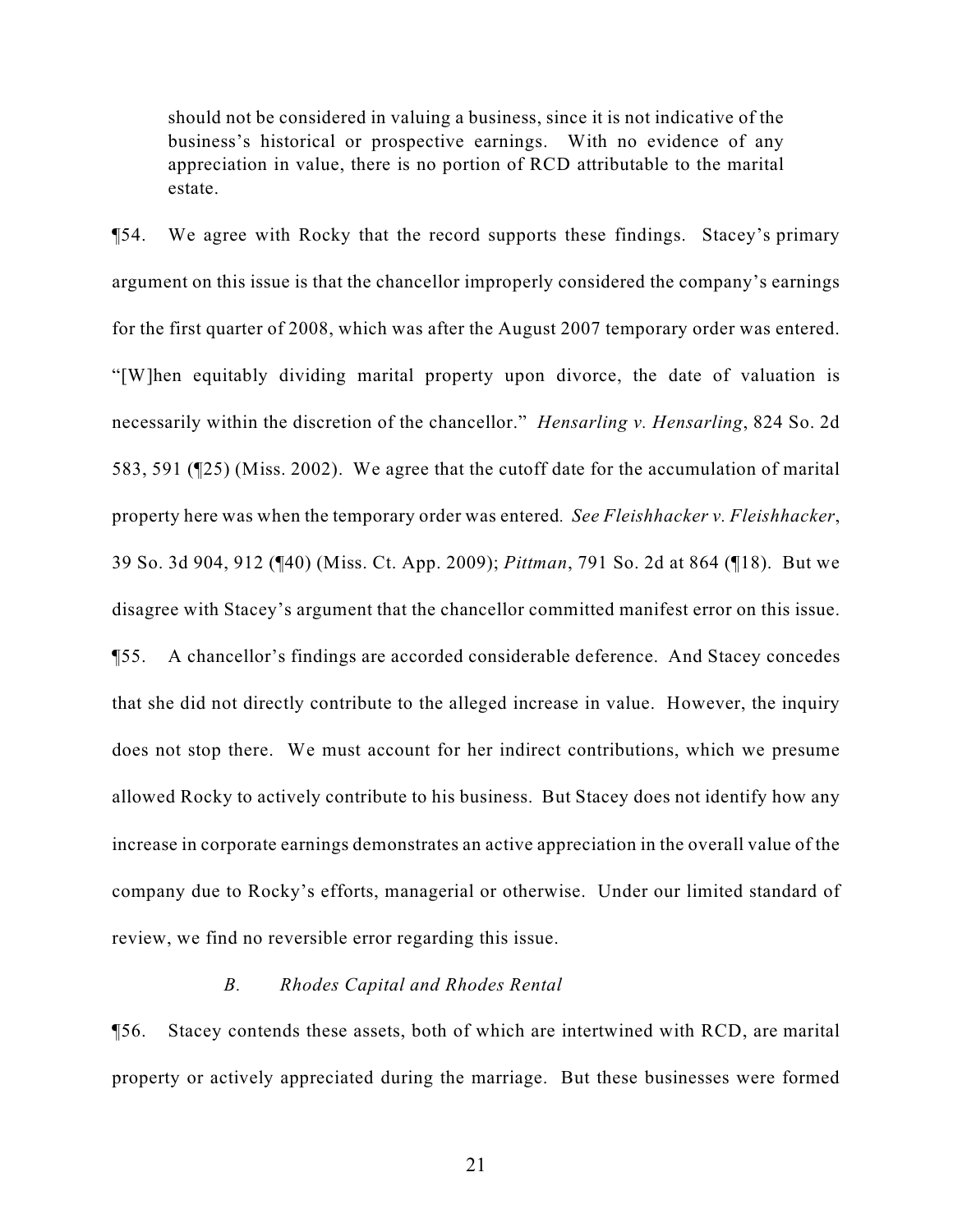using Rocky's separate assets from RCD. "Assets are not subject to distribution where it can be shown that such assets 'are attributable to one of the parties' separate estates prior to the marriage or outside the marriage.'" *See Arthur v. Arthur*, 691 So. 2d 997, 1002 (Miss. 1997) (quoting *Hemsley*, 639 So. 2d at 914). And as with RCD, the record does not reveal that any appreciation in the value of these businesses occurred as a result of Rocky's active efforts. Accordingly, we find no manifest error in the chancellor's finding that these businesses were Rocky's separate property.

#### *III. Ocean Club Condominium*

¶57. The chancellor found that a one-third interest in a condominium was Rocky's separate property. Rocky testified that the property was purchased during the parties' marriage by RCD as a corporate asset, but it was mistakenly titled in his name. RCD's balance sheets list the condo as an asset. The chancellor did not value the condo separately, but simply accounted for it in valuing RCD.

¶58. Stacey argues the condo is marital property because Rocky had the property titled in his name. But the chancellor found credible Rocky's testimony that the property was a corporate asset mistakenly titled in his name. The chancellor also noted that the balance sheets prepared by RCD's accountant in the ordinary course of business listed the condo as a corporate asset.

¶59. As previously noted, "[a]ssets are not subject to distribution where it can be shown that such assets 'are attributable to one of the parties' separate estates prior to the marriage or outside the marriage.'" *See Arthur*, 691 So. 2d at 1002 (quoting *Hemsley*, 639 So. 2d at 914). We find the chancellor did not err in determining that the titling of the property was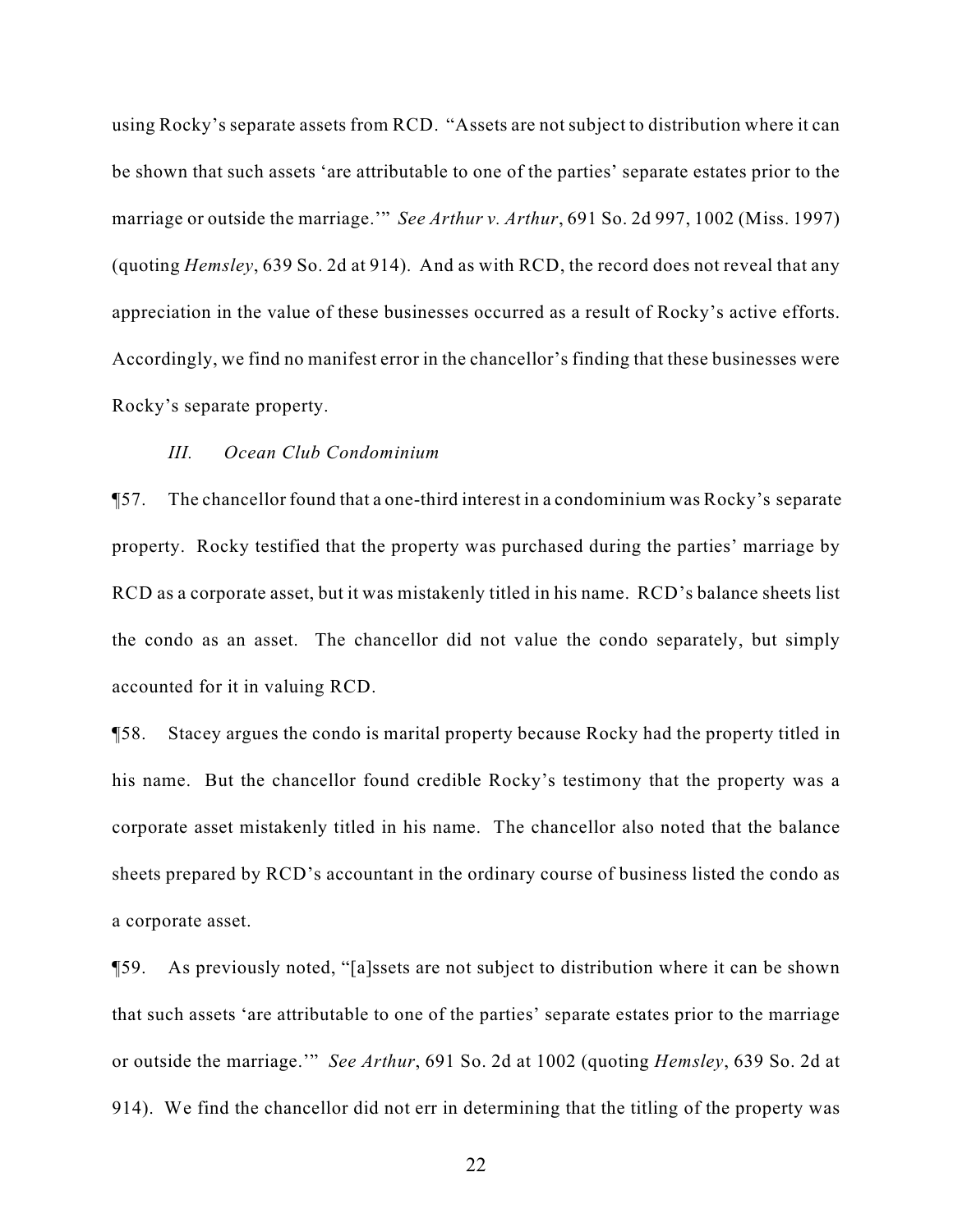not determinative and that the condo was Rocky's separate property.

# *IV. Exclusion of Stacey's Proposed Expert*

¶60. Stacey offered James Angle, CPA, as an expert in business valuation. Rocky had previously filed a motion to exclude Angle's testimony. With it, he attached Angle's deposition in which Angle admitted his valuation method did not distinguish tangible from intangible assets such as goodwill. After hearing arguments from both sides, the chancellor determined the testimony was unreliable in part because Angle's methodology included considerations of goodwill.

¶61. We review the trial court's admission or exclusion of expert testimony for abuse of discretion. *Poole ex rel. Poole v. Avara*, 908 So. 2d 716, 721 (¶8) (Miss. 2005) (citing *Miss. Transp. Comm'n v. McLemore*, 863 So. 2d 31, 34 (¶4) (Miss. 2003)).

¶62. The admissibility of expert testimony is governed by Mississippi Rule of Evidence 702, which provides:

If scientific, technical, or other specialized knowledge will assist the trier of fact to understand the evidence or to determine a fact in issue, a witness qualified as an expert by knowledge, skill, experience, training, or education, may testify thereto in the form of an opinion or otherwise, if (1) the testimony is based upon sufficient facts or data, (2) the testimony is the product of reliable principles and methods, and (3) the witness has applied the principles and methods reliably to the facts of the case.

¶63. Mississippi has adopted the federal standard set out in *Daubert v. Merrell Dow Pharmaceuticals, Inc*., 509 U.S. 579 (1993), and modified in *Kumho Tire Co. v. Carmichael*, 526 U.S. 137 (1999), for analyzing the admissibility of expert testimony. *McLemore*, 863 So. 2d at 35 (¶5). The *Daubert* standard is a two-pronged inquiry: (1) whether the expert opinion is relevant in that it must "assist the trier of fact" and (2) whether the proffered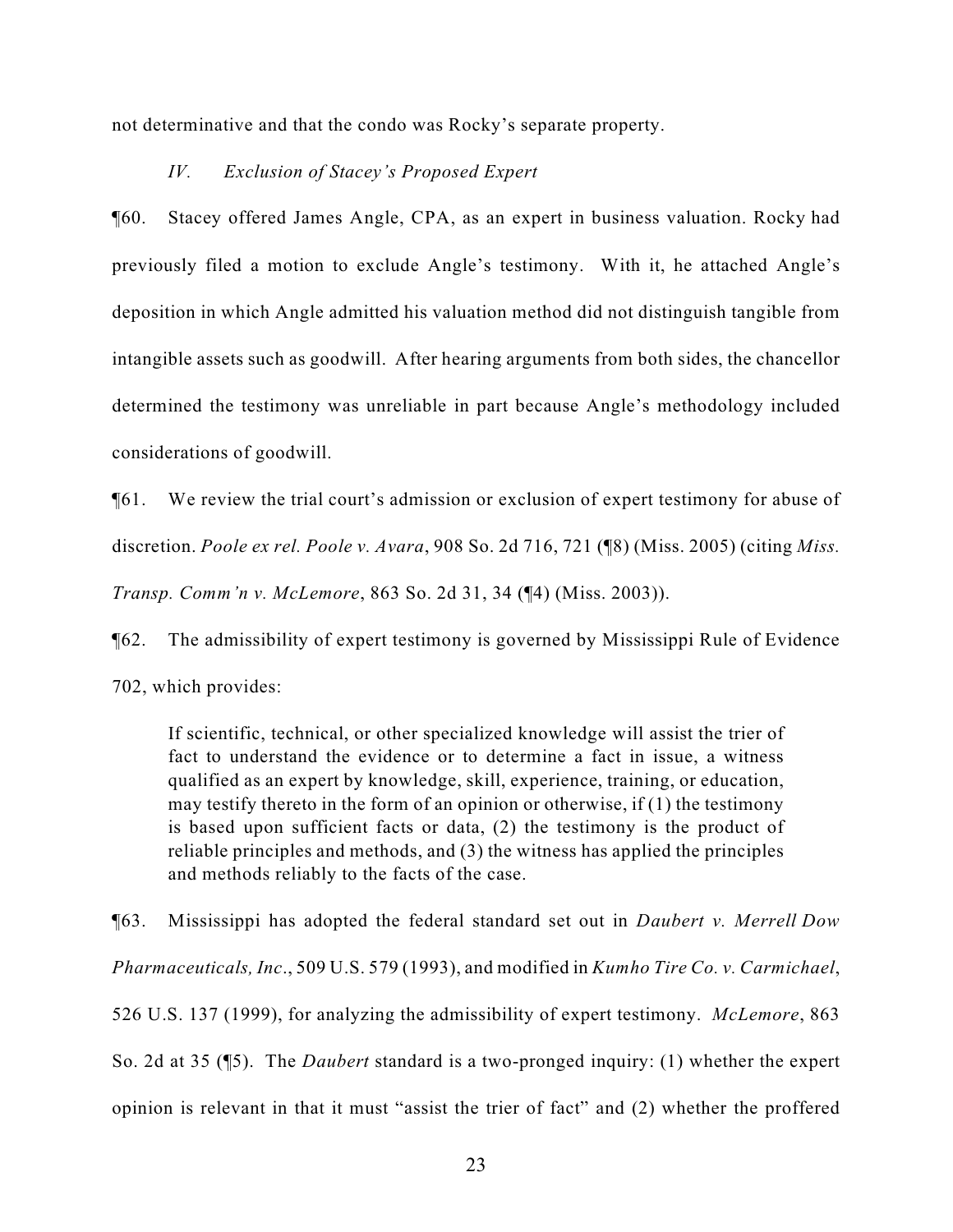opinion is reliable. *Id.* at 38 (¶16).

¶64. *Daubert* provides a list of factors for assessing reliability, including:

whether the theory or technique can be and has been tested; whether it has been subjected to peer review and publication; whether, in respect to a particular technique, there is a high known or potential rate of error; whether there are standards controlling the technique's operation; and whether the theory or technique enjoys general acceptance within a relevant scientific community.

*McLemore*, 863 So. 2d at 37 (¶13) (citing *Daubert*, 509 U.S. at 592-94). The party offering an expert's opinion has the burden to show the opinion is based on reliable methods and procedures, and not on unsupported speculation or subjective beliefs. *Id.* at 36 (¶11).

¶65. The chancellor found Angle's testimony unreliable in part because Angle had not performed a business valuation "other than what was required as a case study for one of his certifications." We have no qualms with Angle's qualifications as an expert in business valuation. And we disagree with the chancellor's reasoning that Angle's lack of prior experience providing in-court testimony sufficed as a valid reason to exclude his testimony. "The test is whether a witness 'possesses peculiar knowledge or information regarding the relevant subject matter which is not likely to be possessed by a layman.'" *Grass v. State*, 739 So. 2d 428, 431 (¶15) (Miss. Ct. App. 1999) (quoting *McNeal v. State*, 617 So. 2d 999, 1007-1008 (Miss. 1993)). Angle clearly possessed particular accounting knowledge not possessed by a layman. Insofar as the chancellor excluded Angle's testimony on this ground, he committed error.

 $\degree$  [66. Yet we note the chancellor rested his decision in part on a correct ground — Angle's inclusion of goodwill in his valuation. Regardless of the basis of the chancellor's decision,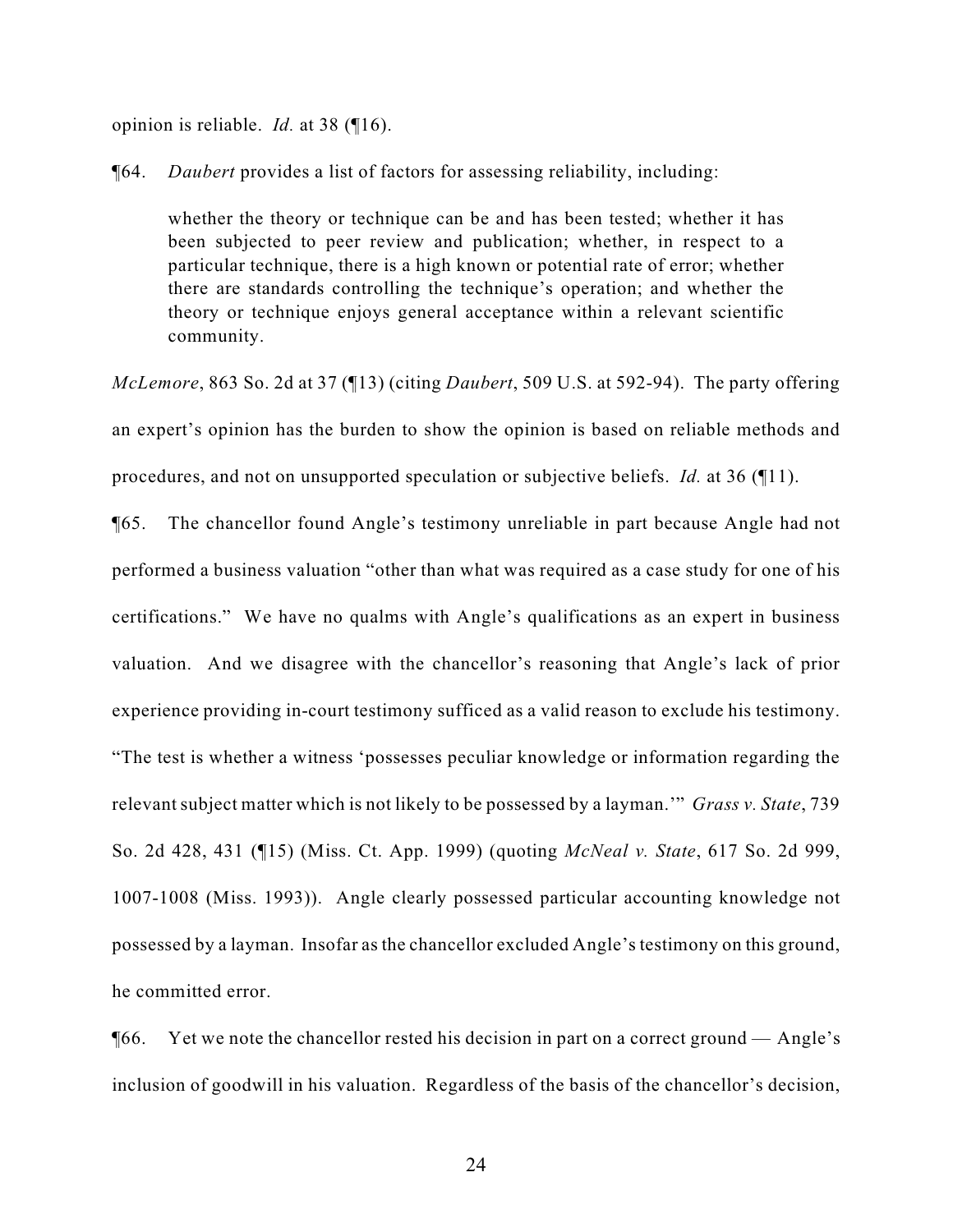we do not find reversible error where the right result was reached although for the wrong reason. *Puckett v. Stuckey*, 633 So. 2d 978, 980 (Miss. 1993). This rule applies to the trial court's admission and exclusion of evidence. *Carter v. State*, 167 Miss. 331, 342, 145 So. 739, 741 (1933); *Anthony v. State*, 23 So. 3d 611, 617 (¶24) (Miss. Ct. App. 2009).

¶67. Our supreme court recently made clear that, in a divorce action, goodwill should not be utilized in performing a valuation of a business. In *Yelverton*, the supreme court found error in the chancellor's valuation of a husband's interest in a car dealership because the valuation included goodwill. *Yelverton v. Yelverton*, 961 So. 2d 19, 29 (¶¶20-22) (Miss. 2007). The supreme court instructed the chancellor for the purposes of remand that "'goodwill,' whether 'personal goodwill' or 'business enterprise goodwill' shall not be included in the valuation of [the car dealership]." *Id.* at (¶21). *See also* Deborah H. Bell, *Bell on Mississippi Family Law* § 8.04[4] (Supp. 2008) (recognizing *Yelverton* as finally resolving in the context of a service business "that goodwill — whether personal or business enterprise — shall not be included in a business valuation in divorce proceedings.").

¶68. The *Yelverton* court quoted favorably its prior holding in *Singley* that "[g]oodwill is simply not property; thus it cannot be deemed a divisible marital asset in a divorce action." *Id.* (quoting *Singley v. Singley*, 846 So. 2d 1004, 1011 (¶18) (Miss. 2002)); *see also Watson v. Watson*, 882 So. 2d 95, 105-106 (¶¶45-46, 50) (Miss. 2004). The supreme court has explained that goodwill should be excluded from business valuations because it leads to inaccuracy and unreliability in appraisals purporting to determine the fair market value of a business:

The term goodwill as used in determining valuation of a business for equitable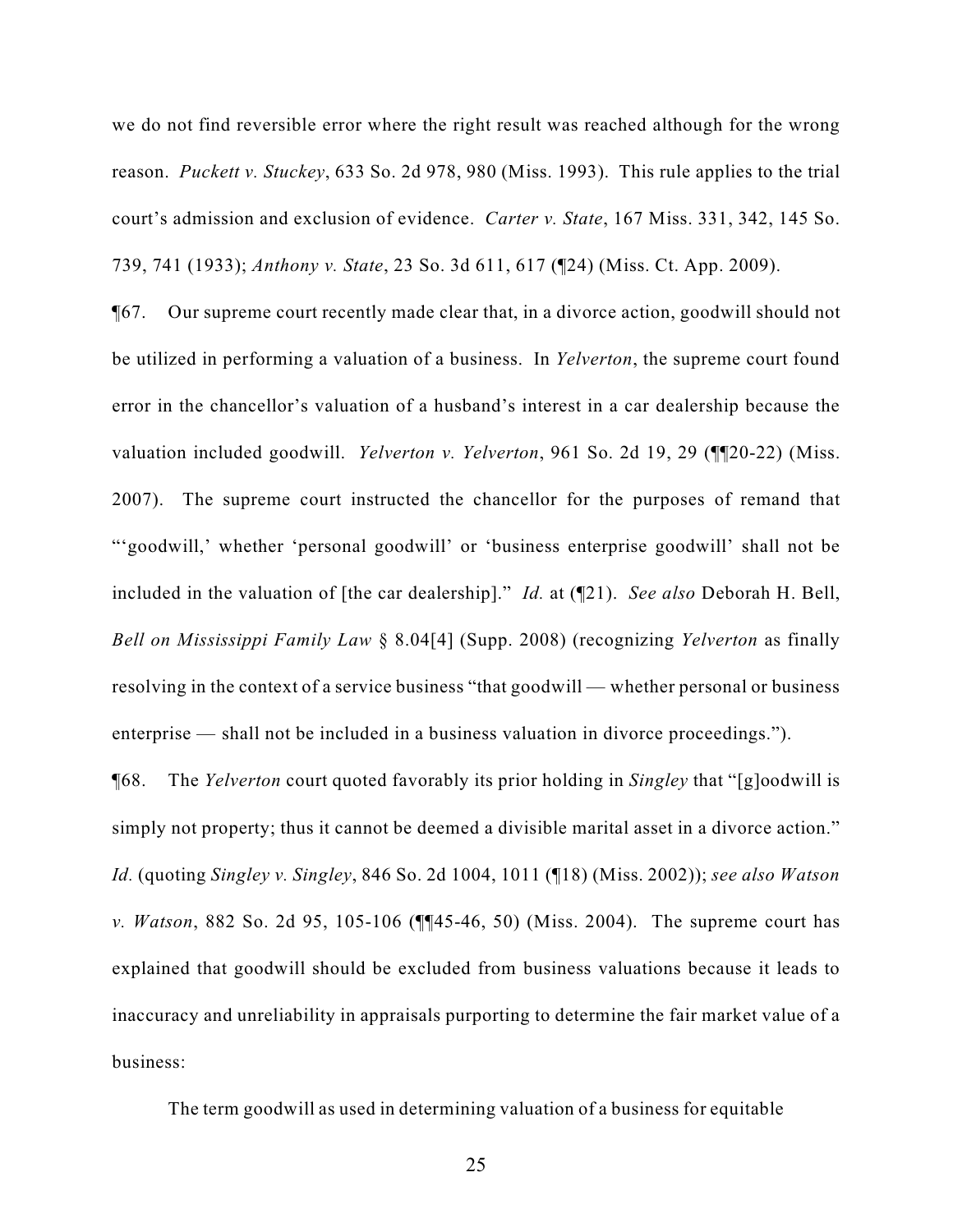distribution in a domestic matter is a rather nebulous term clearly illustrating the difficulty confronting experts in arriving at a fair, proper valuation. Goodwill within a business depends on the continued presence of the particular professional individual as a personal asset and any value that may attach to that business as a result of that person's presence. Thus, it is a value that exceeds the value of the physical building housing the business and the fixtures within the business. It becomes increasingly difficult for experts to place a value on goodwill because it is such a nebulous term subject to change on a moment's notice due to many various factors which may suddenly occur, i.e., a lawsuit filed against the individual or the death and/or serious illness of the individual concerned preventing that person from continuing to participate in the business. It is also difficult to attribute the goodwill of the individual personally to the business.

*Singley*, 846 So. 2d at 1011 (¶18). The court later explained that "business enterprise goodwill" is just as objectionable as "personal goodwill," because the two concepts "are simply too interwoven" to be divisible. *Watson*, 882 So. 2d at 105 (¶46).

¶69. We find no language in *Watson* limiting *Singley*'s holding, as Judge Griffis's dissent suggests, to single-owner professional practices. The *Watson* court simply held that personal and business-enterprise goodwill should be excluded in valuing a solo professional practice. *Watson*, 882 So. 2d at 106 (¶50). *Yelverton* clarified that the exclusion of goodwill is not limited to solo professional practices and applied *Watson*'s holding to a car dealership in which a husband owned a forty-eight percent interest. *Yelverton*, 961 So. 2d at 29 (¶¶20-22). We fail to see how Rocky's flooring business, wholly owned by him, should be treated differently than the car-dealership interest involved in *Yelverton*. Contrary to Judge Griffis's view, *Yelverton*'s discussion of *Watson* and *Singley* was not dicta. *Yelverton*'s application of the goodwill exclusion to businesses other than solo professional practices created precedent that the chancellor properly followed in excluding Angle's testimony.

¶70. Stacey does not contest that her proposed expert attempted to value RCD using a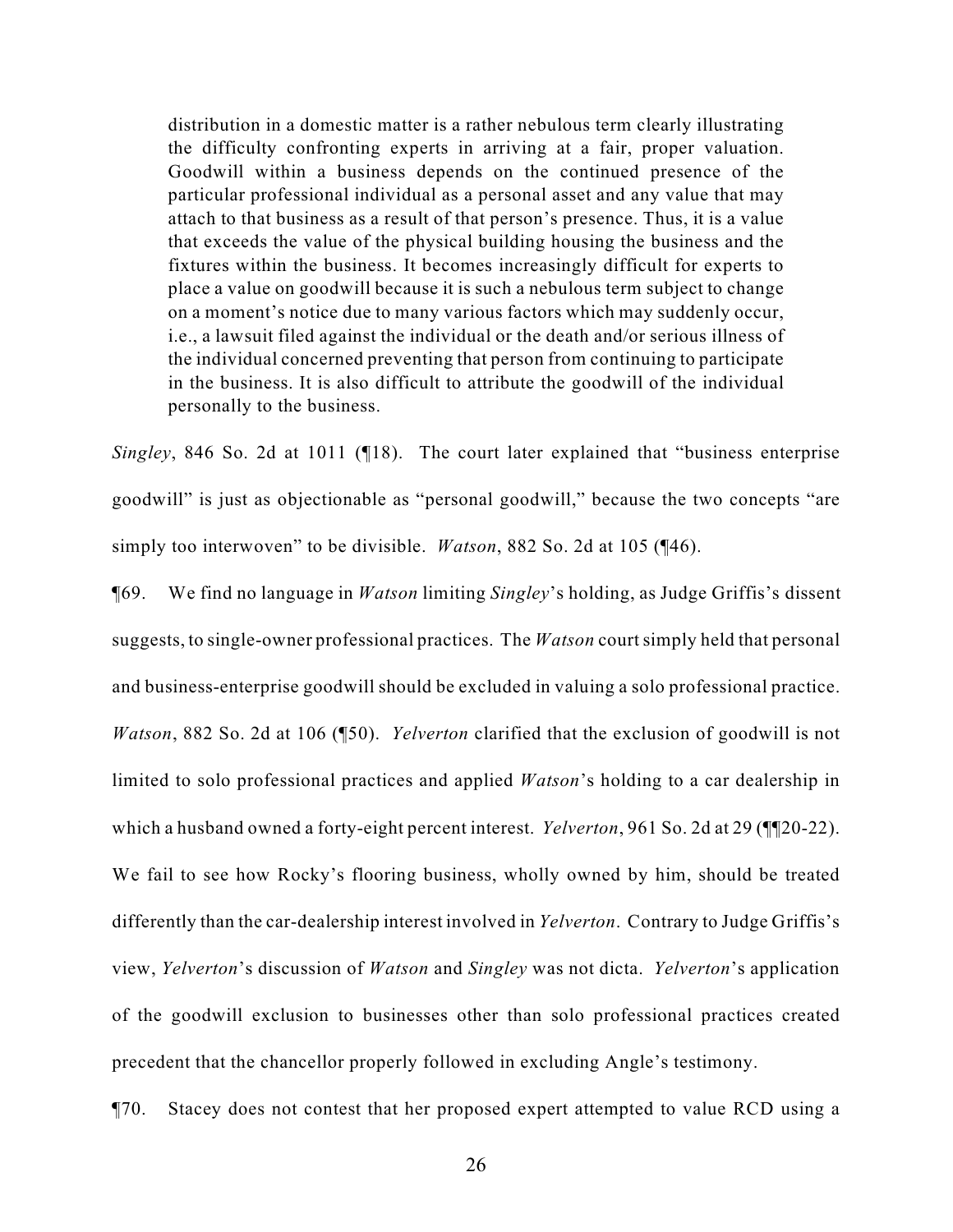valuation method including goodwill. Though Angle may have performed calculations under other methods that did not include goodwill, he declined to utilize these methods as the proper basis for forming his opinions. In reviewing Angle's proffered testimony and his report, which was marked for identification only, it is clear that Angle relied on a valuation method that neither excluded goodwill nor separately assigned a value to it. The chancellor considered the applicable precedent and excluded Angle's testimony in part because Angle considered goodwill. We find no abuse of discretion in this decision.

#### *V. Rehabilitative Alimony*

¶71. Stacey contends the chancellor improperly applied the *Armstrong* factors in this case in awarding rehabilitative alimony.<sup>11</sup> The chancellor awarded Stacey \$2,000 per month in rehabilitative alimony for six months. He also ordered Rocky to pay one-half of Stacey's health insurance for six months and permitted Stacey to remain in the Florida vacation house for this same period.

 $\P$ 72. Due to our reversal of the chancellor's equitable distribution, <sup>12</sup> we begin by noting that our supreme court has explained that an award of rehabilitative alimony is exempted from the general proposition that reversal of one financial award requires reversal of all. *Lauro v. Lauro*, 847 So. 2d 843, 849 (¶15) (Miss. 2003). In *Lauro*, the court explained: "Rehabilitative alimony is awarded to parties who have put their career on hold while taking care of the marital home. Rehabilitative alimony allows the party to get back into the

 $<sup>11</sup>$  Stacey does not contend that she is entitled to an award of periodic or lump-sum</sup> alimony. Since Stacey devotes all discussion to the chancellor's failure to accord weight to certain *Armstrong* factors, we will confine our analysis to these issues as well.

<sup>&</sup>lt;sup>12</sup> See Issue VII.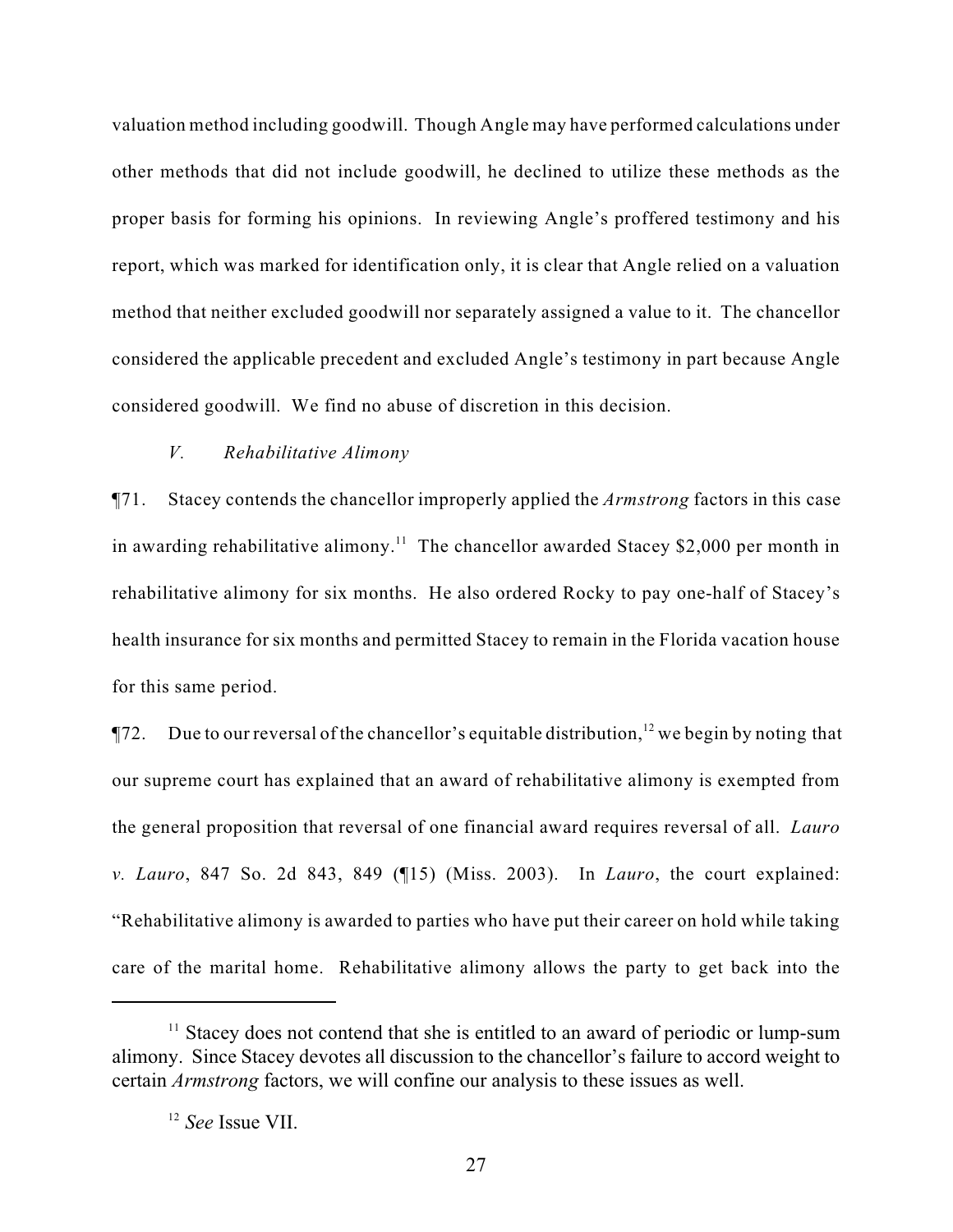working world in order to become self-sufficient. Therefore, rehabilitative alimony is not considered during equitable distribution." *Id*. The *Lauro* court favorably cited its prior decision in *Hensarling*, where the court had reversed a chancellor's valuation of the marital estate but affirmed the rehabilitative-alimony award. *Id.* (citing *Hensarling*, 824 So. 2d at 591-92).

 $\P$ 73. Stacey makes two arguments regarding the *Armstrong* factors.<sup>13</sup> She argues the chancellor failed to sufficiently account for the disparity in the parties' respective incomes. Stacey also alleges the chancellor failed to take into account her testimony regarding her health problems.

¶74. As to the first argument, we find the chancellor did not overlook the disparity in the parties' assets. This is but one factor to be considered in the overall calculus of the award, and we find the chancellor accorded it proper weight. Secondly, we find the chancellor fully

*Pittman*, 791 So. 2d at 869 (¶48) (quoting *Armstrong v. Armstrong*, 618 So. 2d 1278, 1280 (Miss. 1993)); *see also Turnley v. Turnley*, 726 So. 2d 1258, 1266 n.3, 1266-67 (¶¶27-28) (Miss. Ct. App. 1998) (applying *Armstrong* factors to rehabilitative-alimony award).

<sup>&</sup>lt;sup>13</sup> The *Armstrong* factors are:

<sup>(1)</sup> The income and expenses of the parties; (2) the health and earning capacities of the parties; (3) the needs of each party; (4) the obligations and assets of each party; (5) the length of the marriage; (6) the presence or absence of minor children in the home, which may require that one or both of the parties either pay, or personally provide, child care; (7) the age of the parties; (8) the standard of living of the parties, both during the marriage and at the time of the support determination; (9) the tax consequences of the spousal support order; (10) fault or misconduct; (11) wasteful dissipation of assets by either party; or (12) any other factor deemed by the court to be "just and equitable" in connection with the setting of spousal support.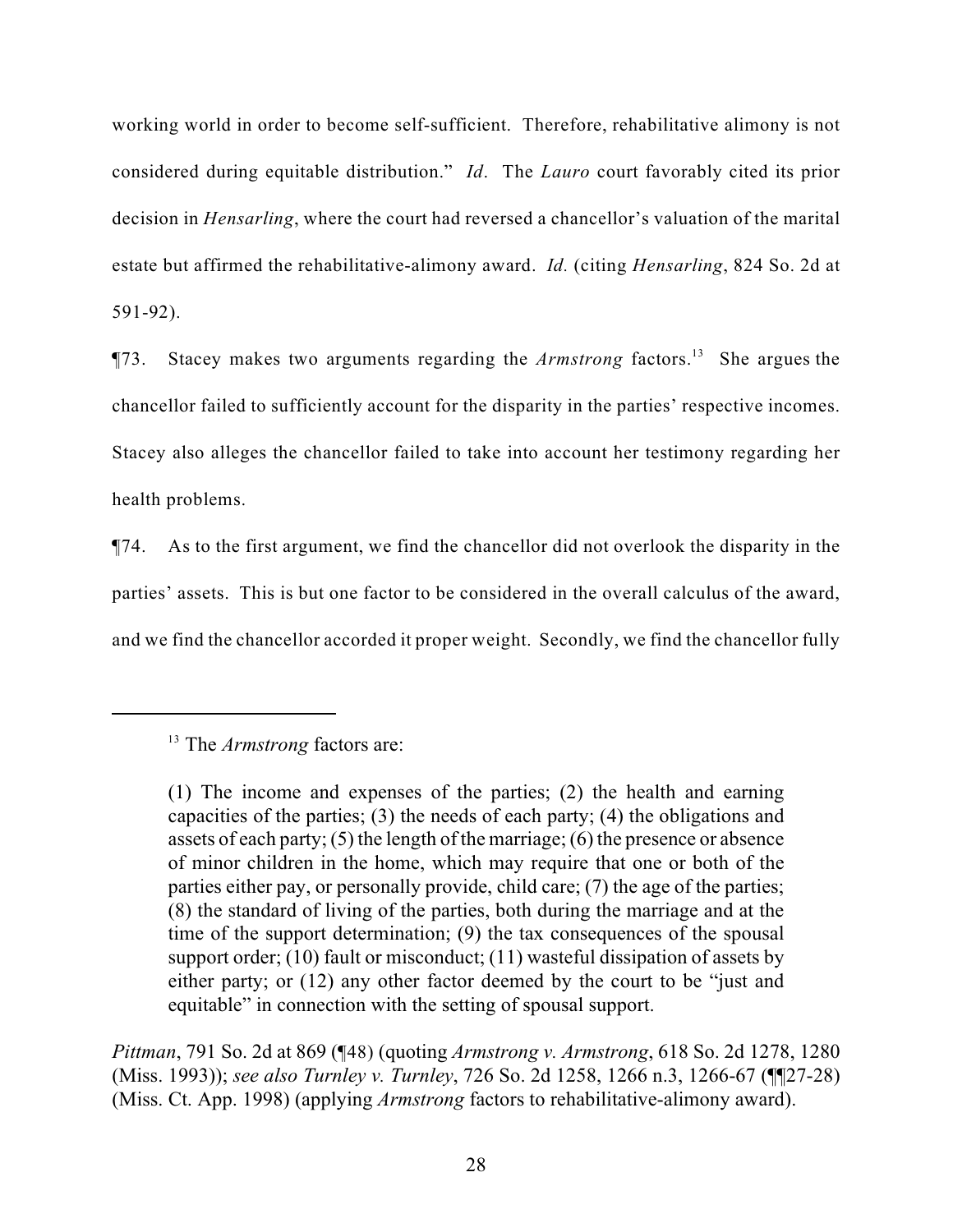analyzed Stacey's health concerns. The chancellor's judgment explains:

[Stacey] is in reasonably good health but has some medical concerns. She testified that she has endometriosis, [Epstein-Barr], fibromyalgia and chronic fatigue. However, she does not see a doctor regularly. She was diagnosed with [Epstein-Barr] and chronic fatigue in 2002, but did not stop working until 2005. She testified that her health is better now [than] it was it 2002. With regard to health concerns affecting her ability to obtain employment, the Court finds her testimony less than credible due to the floundering answers given when asked why she ceased working. Furthermore, the Court believes that the evidence shows that [Stacey] is capable of employment and has chosen not to make any attempts to find work. Her work history shows experience in sales, property management, and secretarial/office administration duties. Given her skills and past employment, [Stacey] has an earning capacity of at least \$20,000 per year.

This \$20,000 figure is approximately what Stacey earned yearly as a high-school guidance counselor for approximately four years before discontinuing employment in 2005. She claimed she left the job because of her health, "finish[ing] the house," preparing her daughter for college, and the stress of maintaining her finances. Contrary to Stacey's assertions on appeal, she did testify that her health "[a]t the present [is] better than it has been since 2002." It is undisputed that Stacey has not attempted to find work and that she has offered no medical evidence of any kind showing that her medical conditions hinder her ability to work. Indeed, her claims on this issue are inconsistent with her assertions that she performed many at least mildly strenuous physical activities in maintaining the parties' properties.

¶75. The chancellor also considered the relatively short marriage and the above average standard of living enjoyed during the marriage. He also noted Stacey's minor child from a previous marriage and her receipt of \$350 per month in child-support payments. And he considered Stacey's receipt of \$2,000 monthly in temporary support from Rocky since the temporary order was entered. The chancellor found both parties were "far from retirement,"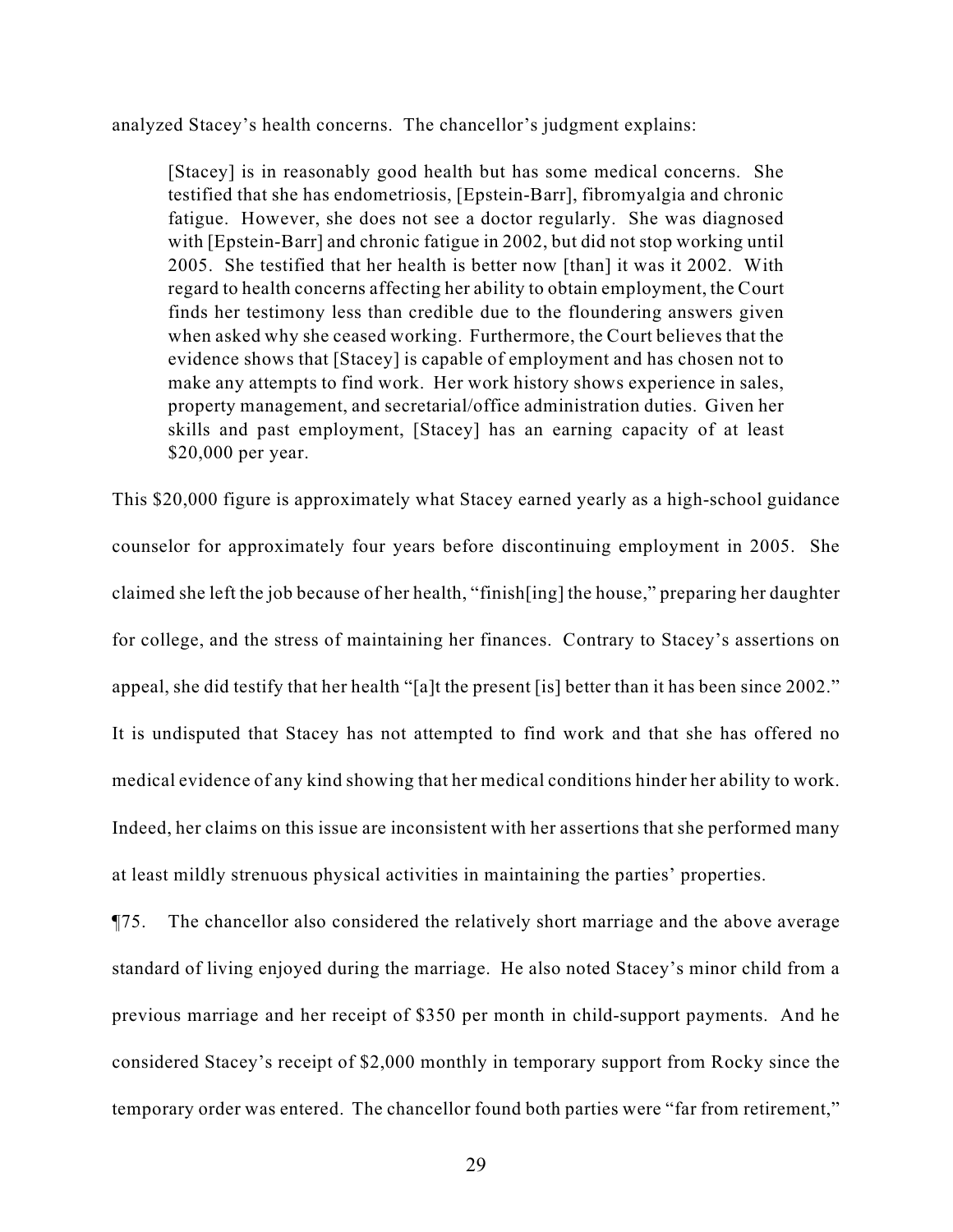as Stacey was forty-five years old and Rocky was fifty-seven years old at the time of the trial. The chancellor further noted that he awarded Stacey a relatively new vehicle valued at over \$22,000 without a monthly note and that Stacey has minimal monthly debts. Her other financial awards included over \$10,000 in cash and more than \$23,000 in Rocky's 401K account. In the chancellor's estimation, Stacey "should be able to seek and obtain gainful employment." He reasoned that her unemployed since 2005 was a short enough period of time not to hinder her ability to find new employment. In keeping with the purposes of rehabilitative alimony, the chancellor found that some rehabilitative alimony was proper to assist her in the interim.

¶76. "When the appellate issue is an alleged inadequacy or denial of alimony, we will reverse only where the decision is seen as so oppressive, unjust or grossly inadequate as to be an abuse of discretion." *Pittman*, 791 So. 2d at 869 (¶47). Here, we find the chancellor did not abuse his discretion in setting the appropriate rehabilitative-alimony award.

#### *VI. Attorney's Fees*

¶77. The matter of awarding attorney's fees is largely entrusted to the sound discretion of the chancellor. *McKee v. McKee*, 418 So. 2d 764, 767 (Miss. 1982). "We are reluctant to disturb a chancellor's discretionary determination whether or not to award attorney['s] fees and of the amount of any award." *Smith v. Smith*, 614 So. 2d 394, 398 (Miss. 1993).

¶78. Stacey claims error in the chancellor's refusal of attorney's fees. The chancellor denied attorney's fees based partly on the fact that Stacey unilaterally acquired a \$60,000 home equity loan using the marital home. The chancellor observed that the only evidence of the amount of her attorney's fees was Stacey's own testimony that she had paid \$45,000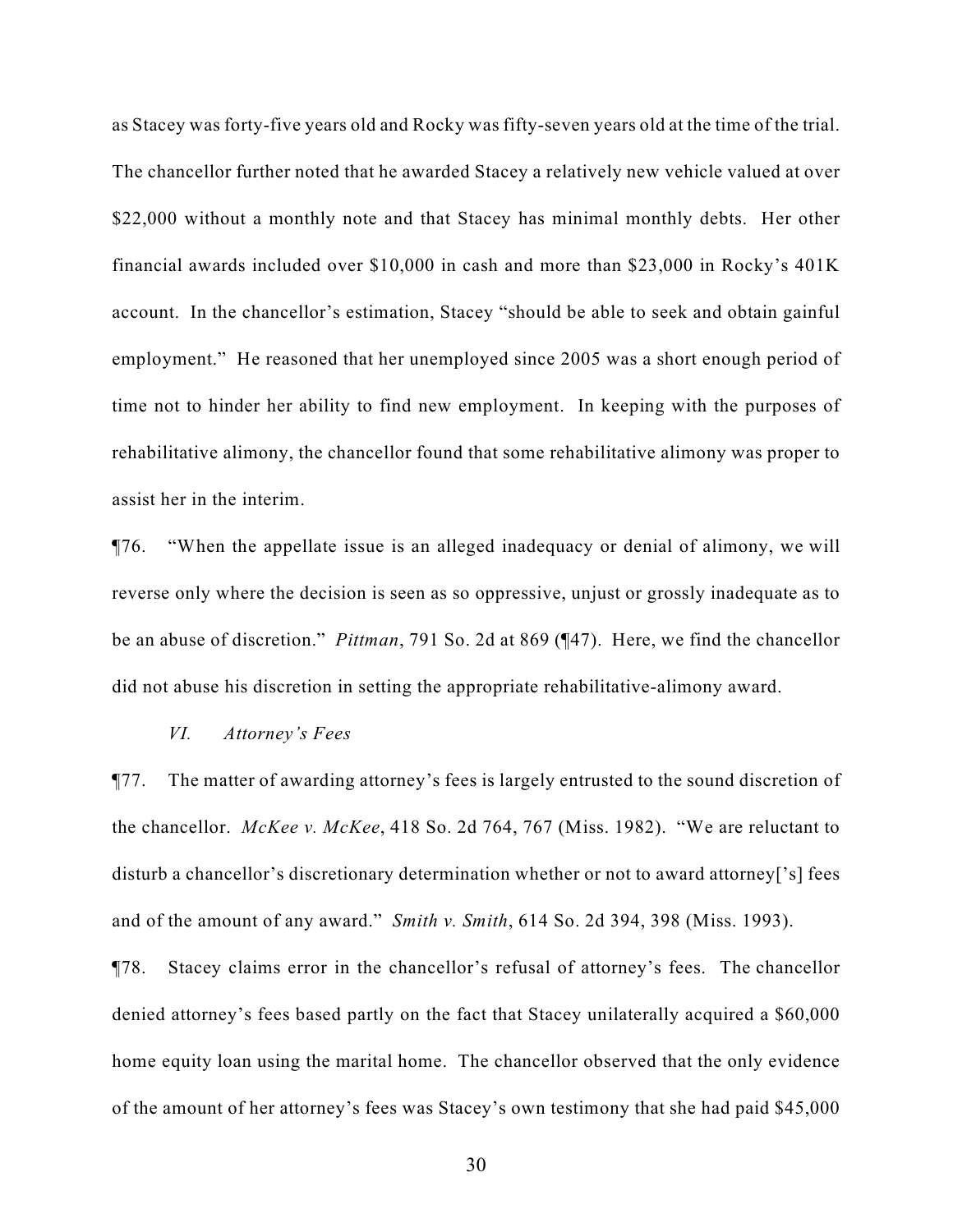in attorney's fees, \$5,600 for deposition and subpoena costs, and \$16,000 for expert fees. While noting that this exceeded the \$60,000 loan, the chancellor found important that Stacey admitted that the fees had already been paid. Thus, the chancellor found that Stacey had not established an inability to pay.

¶79. Attorney's fees may only be awarded to a party who has shown an inability to pay. *Voda v. Voda*, 731 So. 2d 1152, 1157 (¶29) (Miss. 1999); *Pacheco v. Pacheco*, 770 So. 2d 1007, 1012 (¶26) (Miss. Ct. App. 2000). Though Stacey contends Rocky is more capable of paying her attorney's fees, she wholly fails to show that she is unable to pay them, which is a prerequisite to an award of attorney's fees.

¶80. Further, Stacey has offered insufficient evidence to support an accurate assessment of her attorney's fees. *See McKee*, 418 So. 2d at 767 (reversing and remanding award based on insufficient evidence); *Powell v. Powell*, 644 So. 2d 269, 276 (Miss. 1994) (same). It is undisputed that Stacey offered no itemized bill of attorney's fees. While an itemized bill is not always required and estimates may support an award in some circumstances, the estimate must offer a "clear explanation of the method used in approximating the hours consumed on a case." *McKee*, 418 So. 2d at 767; *see also Watkins v. Watkins*, 748 So. 2d 808, 813 (¶¶13- 14) (Miss. Ct. App. 1999). The supreme court has reversed an award of attorney's fees based solely on a wife's testimony that she owed her attorney \$500. *Powell*, 644 So. 2d at 276; *see also Turner v. Turner*, 744 So. 2d 332, 338-39 (¶¶29-33) (Miss. Ct. App. 1999) (reversing attorney's-fees award that was based solely on the testimony of a litigant that he owed \$1,500 in attorney's fees, which he was unable to pay). Here, too, we find Stacey did not produce sufficient evidence to support an award of attorney's fees.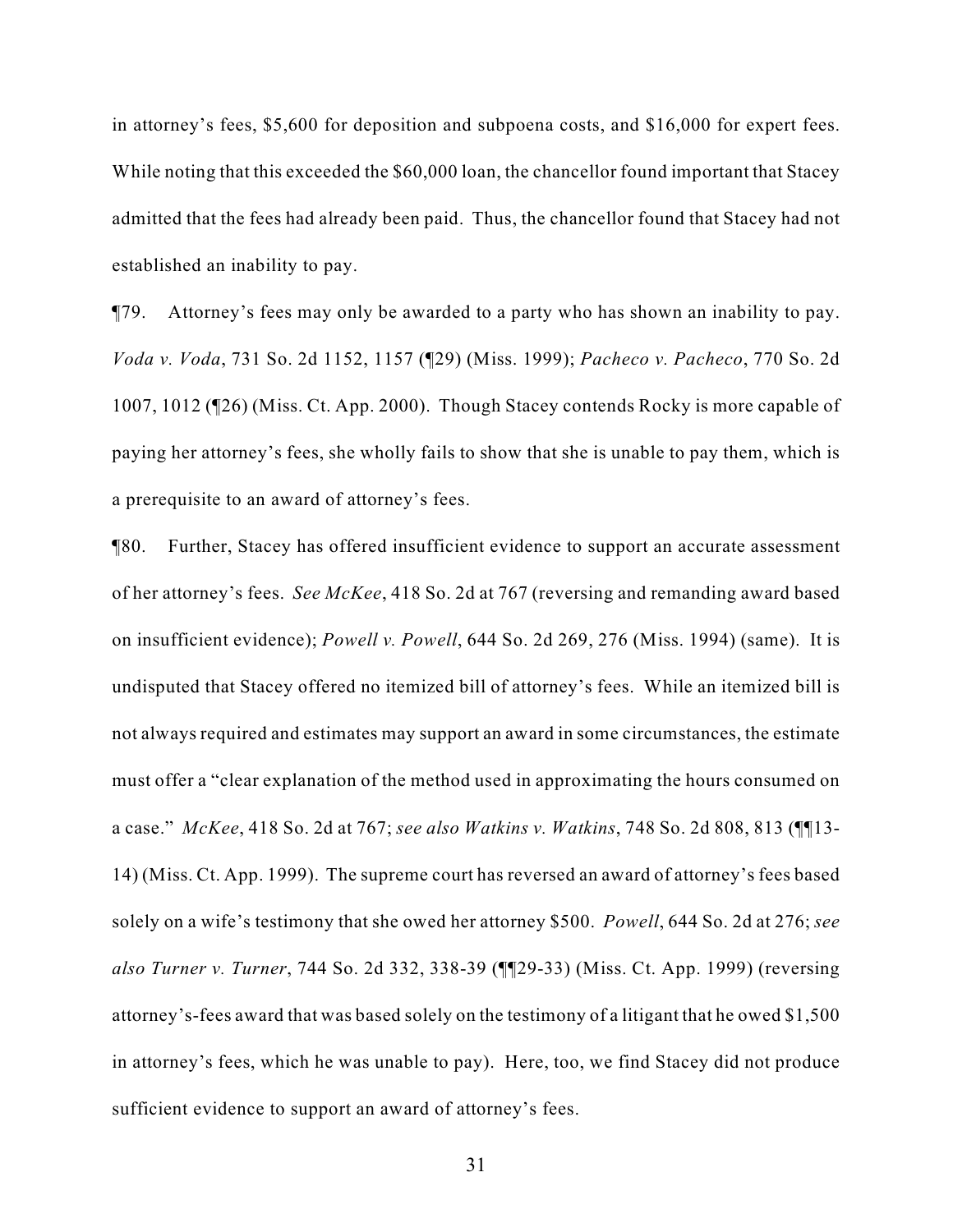¶81. For these reasons, we find the chancellor acted within his discretion in refusing to award attorney's fees to Stacey. Because attorney's fees were properly denied for inadequacies of proof, we need not remand this matter along with the other financial awards. $14$ 

#### *VII. Equitable Distribution and Marital Home*

¶82. Since we find reversible error as to the classification of a marital asset, we must remand the entire equitable distribution for the chancellor to reconsider. In chancery practice, most of the financial awards accompanying the chancellor's divorce decree are linked. *See, e.g.*, Bell, at § 19.09[7]. Our supreme court has explained: "All property division, lump sum or periodic alimony payment, and mutual obligations for child support should be considered together. Alimony and equitable distribution are distinct concepts, but together they command the entire field of financial settlement of divorce. Therefore, where one expands, the other must recede." *Lauro*, 847 So. 2d at 848-49 (¶13) (quoting *Ferguson*, 639 So. 2d at 929) (internal quotations omitted).<sup>15</sup> In *Thompson v. Thompson*, 894 So. 2d 603, 607 (¶22) (Miss. Ct. App. 2004), we reversed the chancellor's division of property, which we held also required reversal of the chancellor's award of lump-sum alimony as well as her child-support determination. Also, in *Duncan v. Duncan*, 815 So. 2d 480, 485 (¶16) (Miss. Ct. App. 2002), we reversed a chancellor's award of periodic alimony and, finding that any changes in that award would impact other aspects of the chancellor's decision on

<sup>&</sup>lt;sup>14</sup> See Issue VII.

<sup>&</sup>lt;sup>15</sup> But see Lauro, 847 So. 2d at 849 ( $\P$ 15) (explaining that "rehabilitative alimony is not considered during equitable distribution"). *See also* Issue V.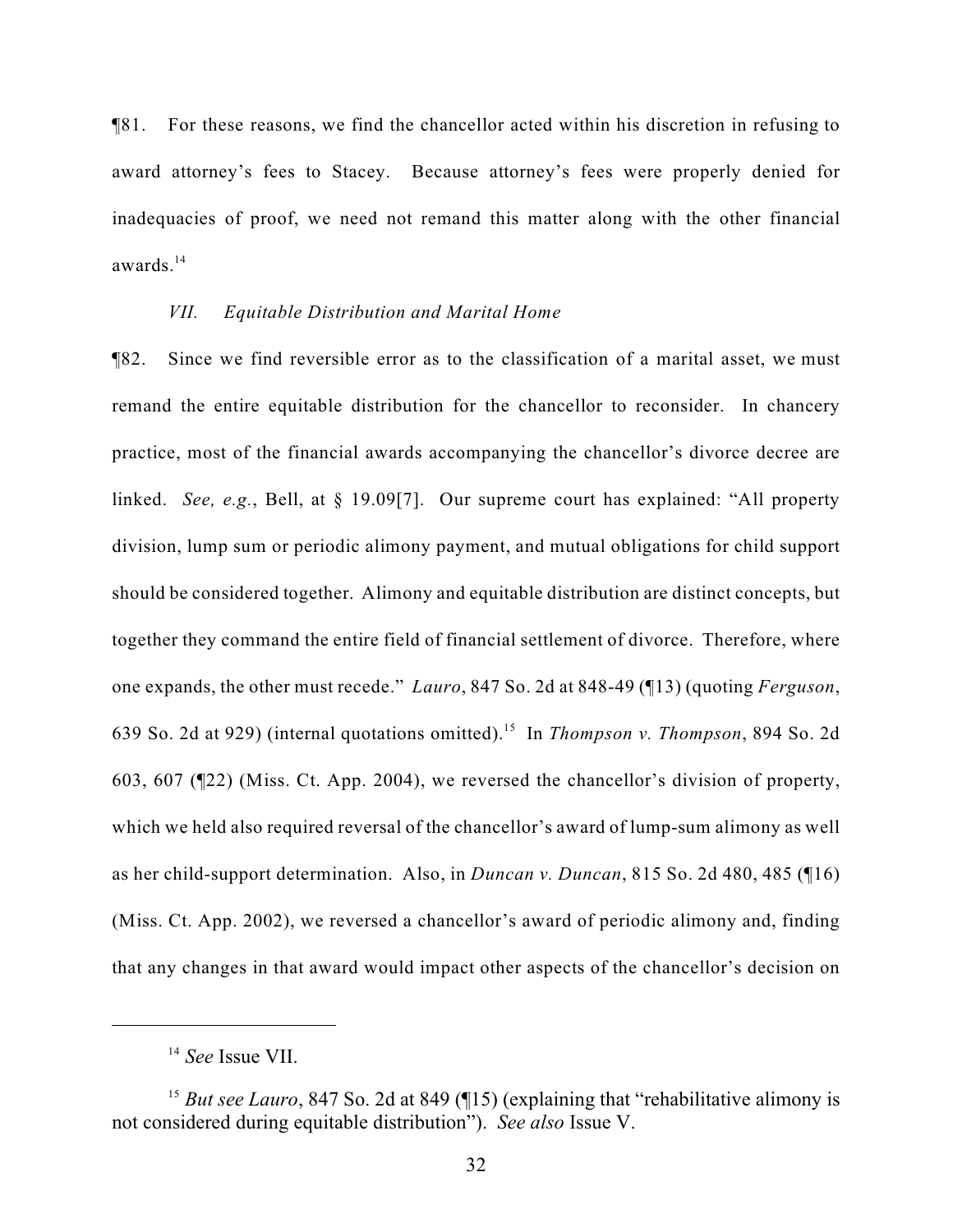remand, vacated all aspects of the final judgment relating to financial matters. Further, the supreme court has held reversal of a chancellor's distribution of property also required reversal of any award of attorney's fees. *Lauro*, 847 So. 2d at 850 (¶18).

¶83. Though the chancellor's overall *Ferguson* analysis in addition to his handling of the marital home appear reasonable, we remand these issues for the chancellor to reconsider, if necessary, in light of our decision today.

¶84. Further, on page thirty-two, in paragraph eighty-five of the chancellor's amended judgment, he valued Stacey's separate estate at \$1,500,000, apparently based on a casinolease interest. But at another point in the judgment, the chancellor stated "[a]ny value assigned to the leasehold interest at this time would be purely speculative." On remand, we instruct the chancellor to clarify his findings regarding Stacey's casino-lease interest.

#### **CONCLUSION**

¶85. For the reasons set forth above, we reverse the chancellor's judgment in part because the chancellor found the parties' vacation home was entirely Rocky's separate property, despite evidence establishing various contributions by both parties to the equity accumulated in the property during the marriage. An equitable division of the home, of course, by no means requires an equal division, and the chancellor should accord sufficient weight to both Rocky's and Stacey's financial and non-financial contributions to the property. We remand the other equitable-distribution issues for the chancellor to reconsider, if necessary. On all other issues, we affirm the chancellor's judgment.

# ¶86. **THE JUDGMENT OF THE HARRISON COUNTY CHANCERY COURT IS AFFIRMED IN PART AND REVERSED AND REMANDED IN PART FOR FURTHER PROCEEDINGS CONSISTENT WITH THIS OPINION. ALL COSTS OF**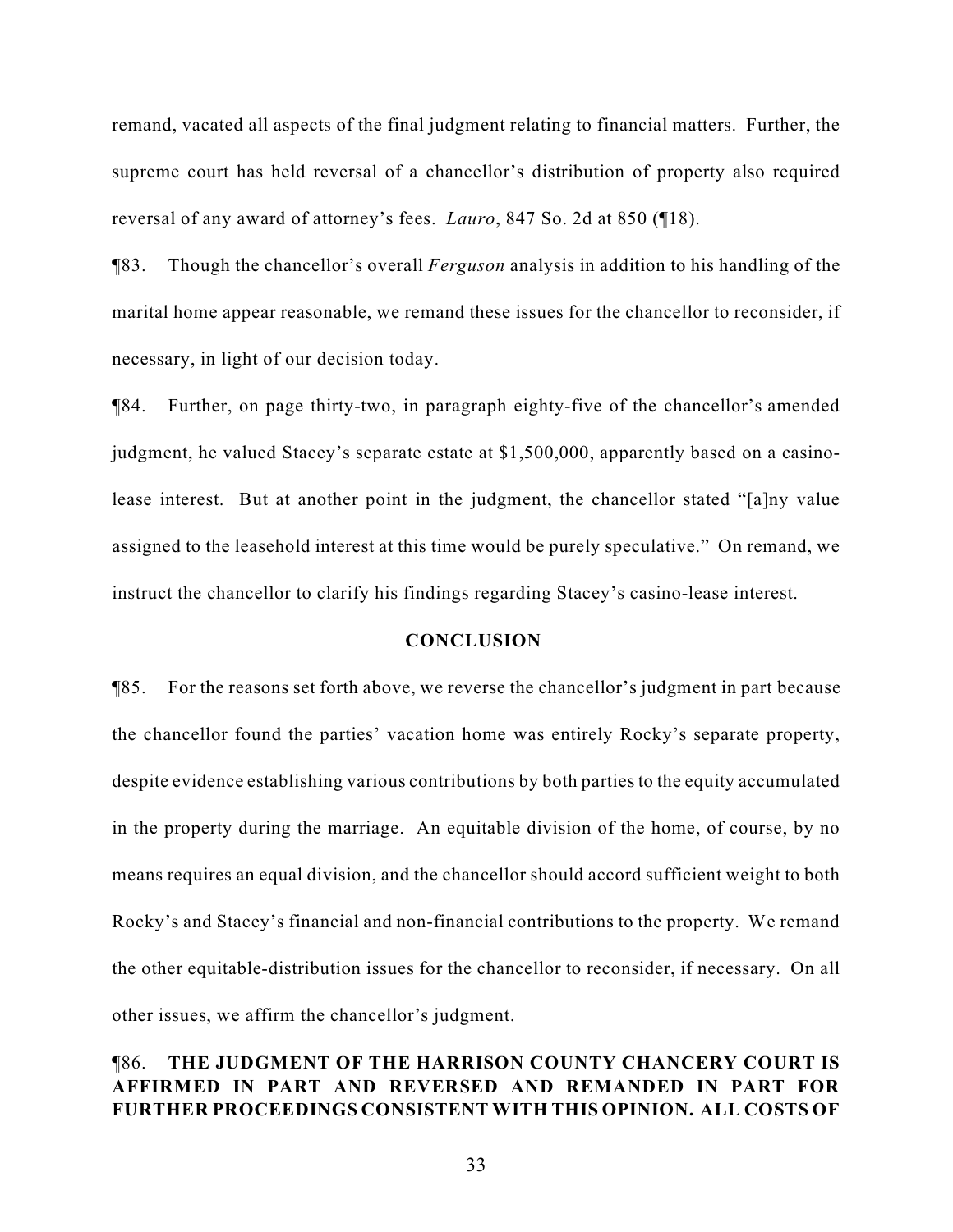# **THIS APPEAL ARE ASSESSED EQUALLY BETWEEN THE APPELLANT AND THE APPELLEE.**

**MYERS, P.J., IRVING AND ROBERTS, JJ., CONCUR. BARNES, J., CONCURS IN PART AND IN THE RESULT WITHOUT SEPARATE WRITTEN OPINION. KING, C.J., CONCURS IN RESULT ONLY WITHOUT SEPARATE WRITTEN OPINION. LEE, P.J., CONCURS IN PART AND DISSENTS IN PART WITH SEPARATE WRITTEN OPINION JOINED BY ISHEE, J. GRIFFIS, J., CONCURS IN PART AND DISSENTS IN PART WITH SEPARATE WRITTEN OPINION JOINED BY CARLTON, J.**

# **LEE, P.J., CONCURRING IN PART AND DISSENTING IN PART:**

¶87. Because I find that the chancellor did not err in finding the vacation home was Rocky's separate property, I respectfully dissent to issue I. I also agree with the dissent that the exclusion of Stacey's proposed expert was error; however, I find that any error was harmless.

¶88. In regard to Issue I, the chancellor, in a well-reasoned and thorough opinion, determined that the vacation home was not converted to marital property under the familyuse doctrine. The chancellor found that although some payments on the house were made from a joint account to which Stacey did deposit money, the majority of the monetary contributions for purchase and maintenance were made by Rocky. The chancellor noted that Stacey did help decorate the house and contributed sporadic housekeeping efforts when needed. The chancellor further noted that the parties used the home for their family vacations and rented it out the remainder of the year. The chancellor determined that any significant amount of time Stacey lived at the vacation home was due to extraordinary circumstances, such as Hurricane Katrina, or by order of the chancellor. From the evidence presented, I cannot find that the chancellor erred in categorizing the vacation home as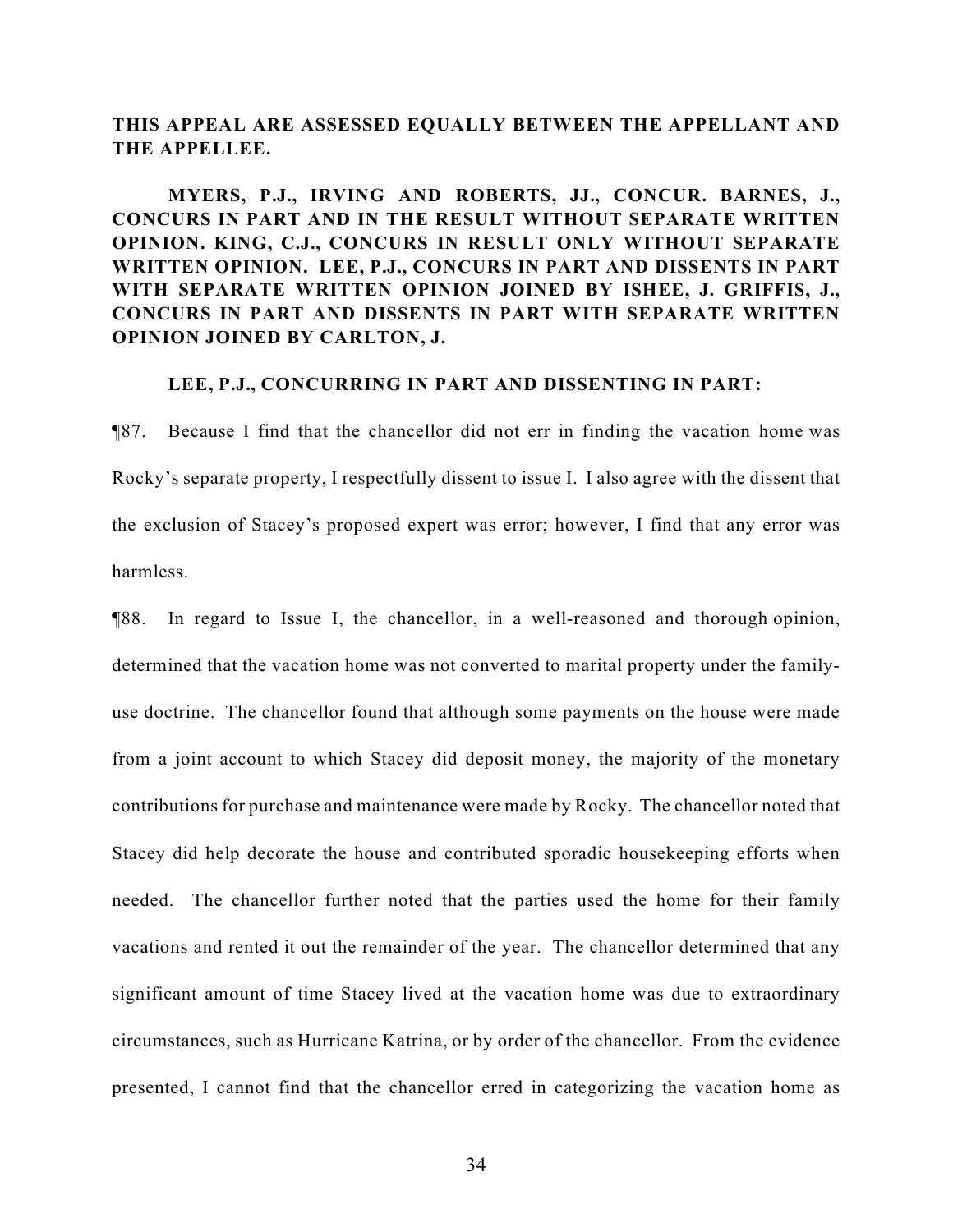Rocky's separate property.

¶89. In regard to issue IV, the exclusion of Stacey's proposed expert, I agree with the dissent that the chancellor erred in excluding the expert's testimony. However, I find this error to be harmless. To find this error reversible, there must be a showing that the chancellor abused his discretion and that "the admission or exclusion of evidence . . . result[s] in prejudice and harm or adversely affects a substantial right of a party." *K-Mart Corp. v. Hardy ex rel. Hardy*, 735 So. 2d 975, 983 (¶21) (Miss. 1999). In his judgment, the chancellor noted that there was debate between Rocky and Stacey as to whether the court was provided with enough evidence to value the business or if expert testimony was necessary. The chancellor found that there was "substantial evidence in the record to establish the value of RCD for the purposes of equitable distribution. In determining value, the Court relies on information contained in a prior valuation report, as well as lay testimony and other documentation provided." From the evidence before the chancellor, I cannot find that the exclusion of Stacey's expert resulted in prejudice or adversely affected her substantial rights.

¶90. Finding no error in regard to issue I and harmless error in regard to issue IV, I would affirm the chancellor's decision in its entirety.

#### **ISHEE, J., JOINS THIS OPINION.**

#### **GRIFFIS, J., CONCURRING IN PART AND DISSENTING IN PART:**

¶91. I concur with the majority as to issues I, II (1) and (2), III, V, VI and VII.

¶92. I disagree with the majority in issue IV. I also believe my reasoning as to issue IV would require the chancellor to reconsider issue II (3). Therefore, I respectfully dissent as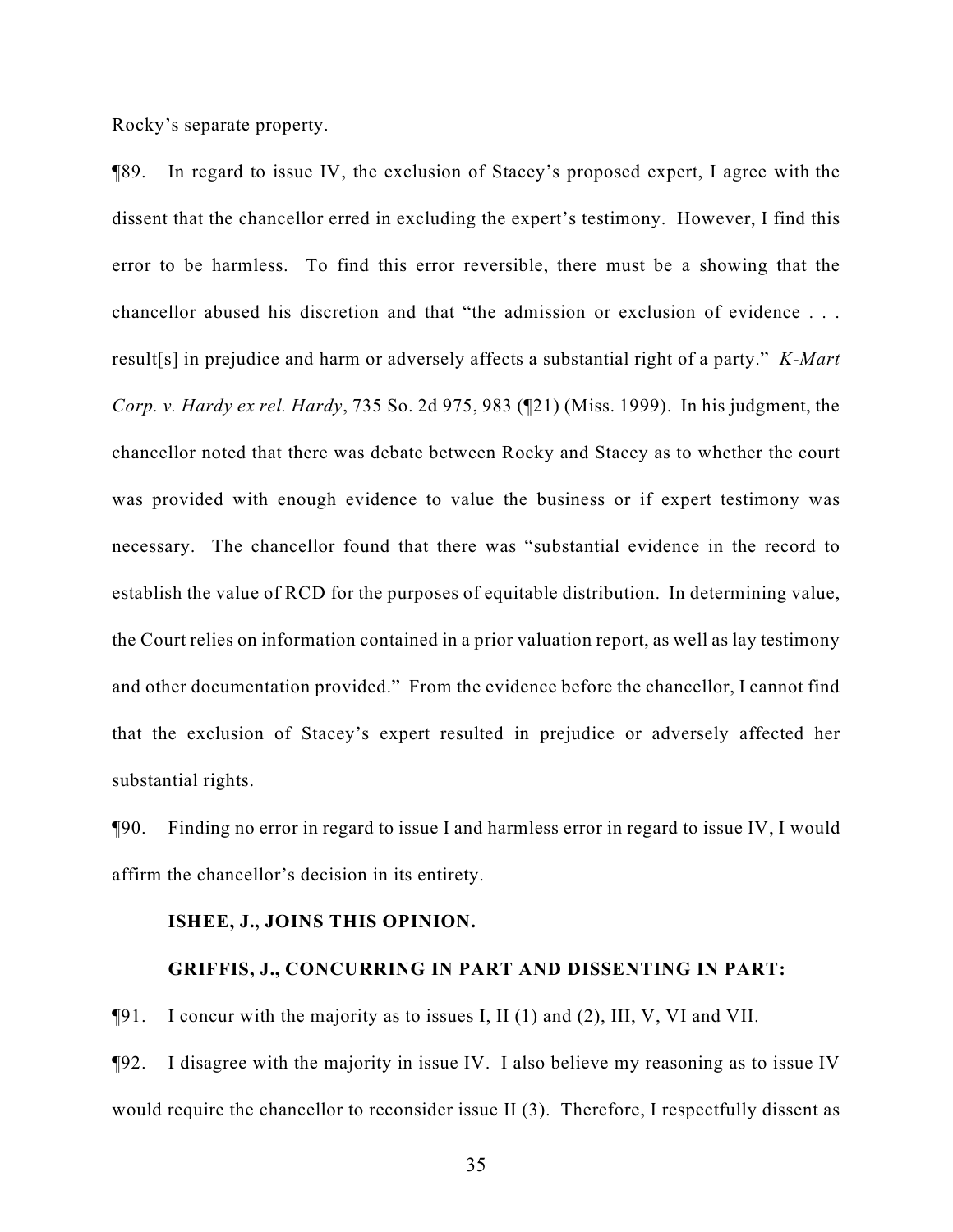to issues II (3) and IV.

# *IV. Exclusion of Stacey's Proposed Expert*

¶93. In a motion in limine, the attorney for George William Rhodes, Jr. argued that James F. Angle, the valuation expert designated by Stacey Anne Rhodes, should not be allowed to testify. Rhodes cited two grounds. First, this was the first time Angle had testified. Second, Angle incorporated the "goodwill" of Rhodes Carpets and Draperies, Inc. ("RCD") in his valuation. Angle was called to testify at trial, and the chancellor sustained Rhodes's objection and excluded his testimony.

¶94. I concur with the majority that it was error to exclude Angle's testimony based on his qualifications.<sup>16</sup>

¶95. The chancellor also determined that Angle's methodology was not satisfactory because Mississippi law prohibits the consideration of "goodwill" in the valuation of businesses in domestic relations cases. The chancellor's decision was based on *Yelverton v.*

<sup>&</sup>lt;sup>16</sup> Angle obtained a Bachelor of Accountancy from the University of Mississippi in 1981, has been a Certified Public Accountant since 1984, has been a Certified Valuation Analyst since 2002, and has been an Accredited Business Valuator since 2006. Angle also had a distinguished professional career as an accountant and corporate financial officer. Angle had the knowledge, skill, training and education to testify as a business valuation expert. *See* M.R.E. 702.

The fact this was Angle's first experience to testify in court does not disqualify him as an expert on business valuations. "By that logic, no witness could ever qualify as an expert for the first time because that would require being retained previously as an expert." *Catapult Commc'ns Corp. v. Foster*, 2010 WL 659072, \*2 (N. D. Ill. 2010). Every expert witness must have a first time, and expert witnesses do not need to be "professional witnesses" to be qualified to testify. *United States v. Parra,* 402 F. 3d 752, 758-59 (7th Cir. 2005).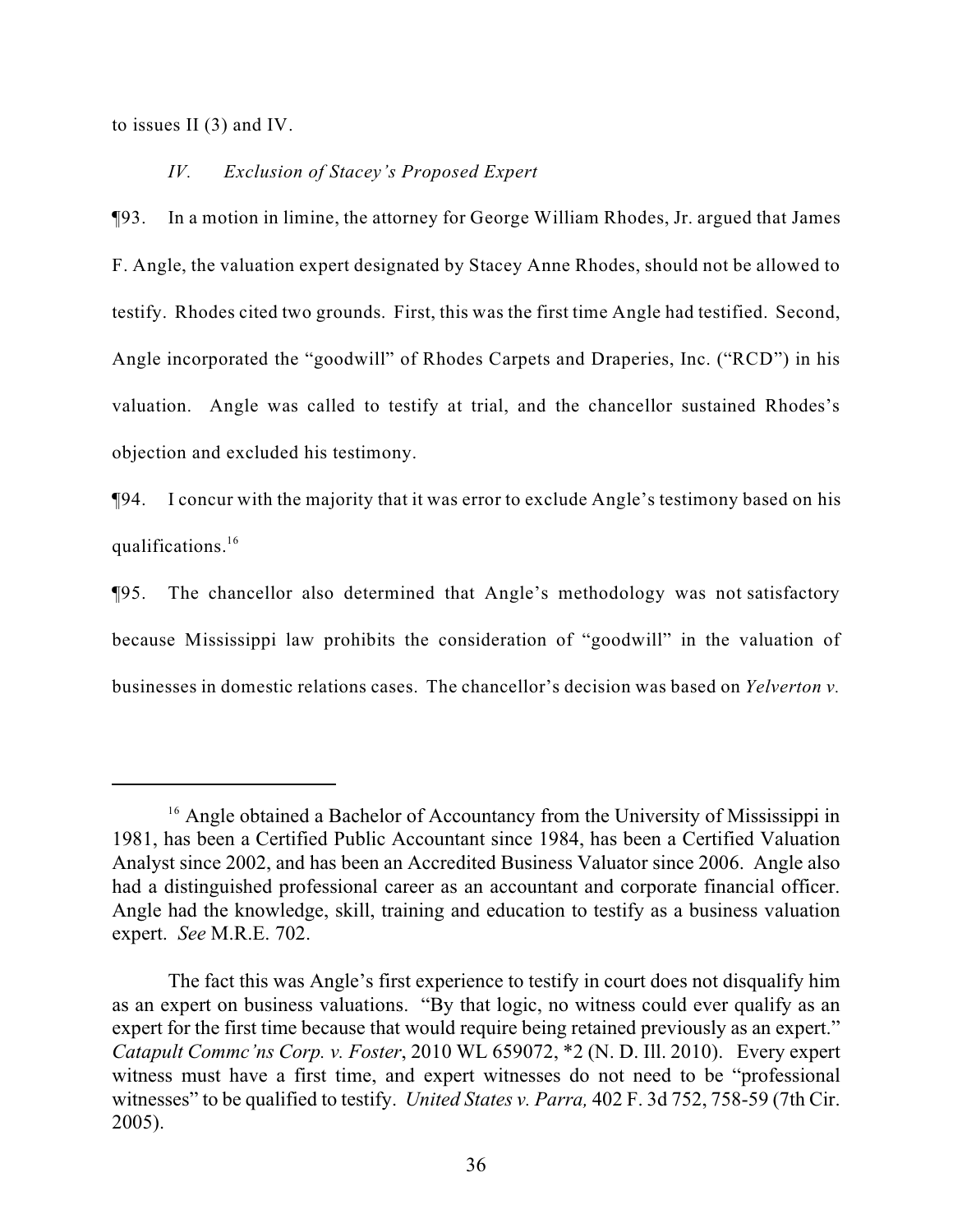Yelverton.<sup>17</sup> The majority agrees.

¶96. I disagree with the majority's statement of the law, "[o]ur supreme court recently made clear that goodwill should not be utilized in performing a valuation of a service business." There is no Mississippi case that excludes "goodwill" to a "service business." Even if there were such authority, RCD is not a service business. It is a retail sales business that installs its products. It is not the same type of professional practice considered by the Mississippi Supreme Court in *Singley v. Singley*<sup>18</sup> or *Watson v. Watson*.<sup>19</sup> We must carefully examine the supreme court precedent.

¶97. In *Singley*, the supreme court considered the valuation of Dr. Singley's dental practice and concluded that Mississippi would "join the jurisdictions that adhere to the principle that goodwill should not be used in determining the fair market value of a business subject to equitable division in divorce cases."<sup>20</sup> The supreme court also provided the following explanation that has led to the incorrect conclusion that goodwill should not be considered in the valuation of businesses for equitable distribution purpose:

The term goodwill as used in determining valuation of a business for equitable distribution in a domestic matter is a rather nebulous term clearly illustrating the difficulty confronting experts in arriving at a fair, proper valuation. Goodwill within a business depends on the continued presence of the particular professional individual as a personal asset and any value that may attach to that business as a result of that person's presence. Thus, it is a value that exceeds the value of the physical building housing the business and the

 $17$  961 So. 2d 19 (Miss. 2007).

 $18$  846 So. 2d 1004 (Miss. 2002).

 $19$  882 So. 2d 95 (Miss. 2004).

<sup>&</sup>lt;sup>20</sup> Singley, 846 So. 2d at 1010 ( $\P$ 17).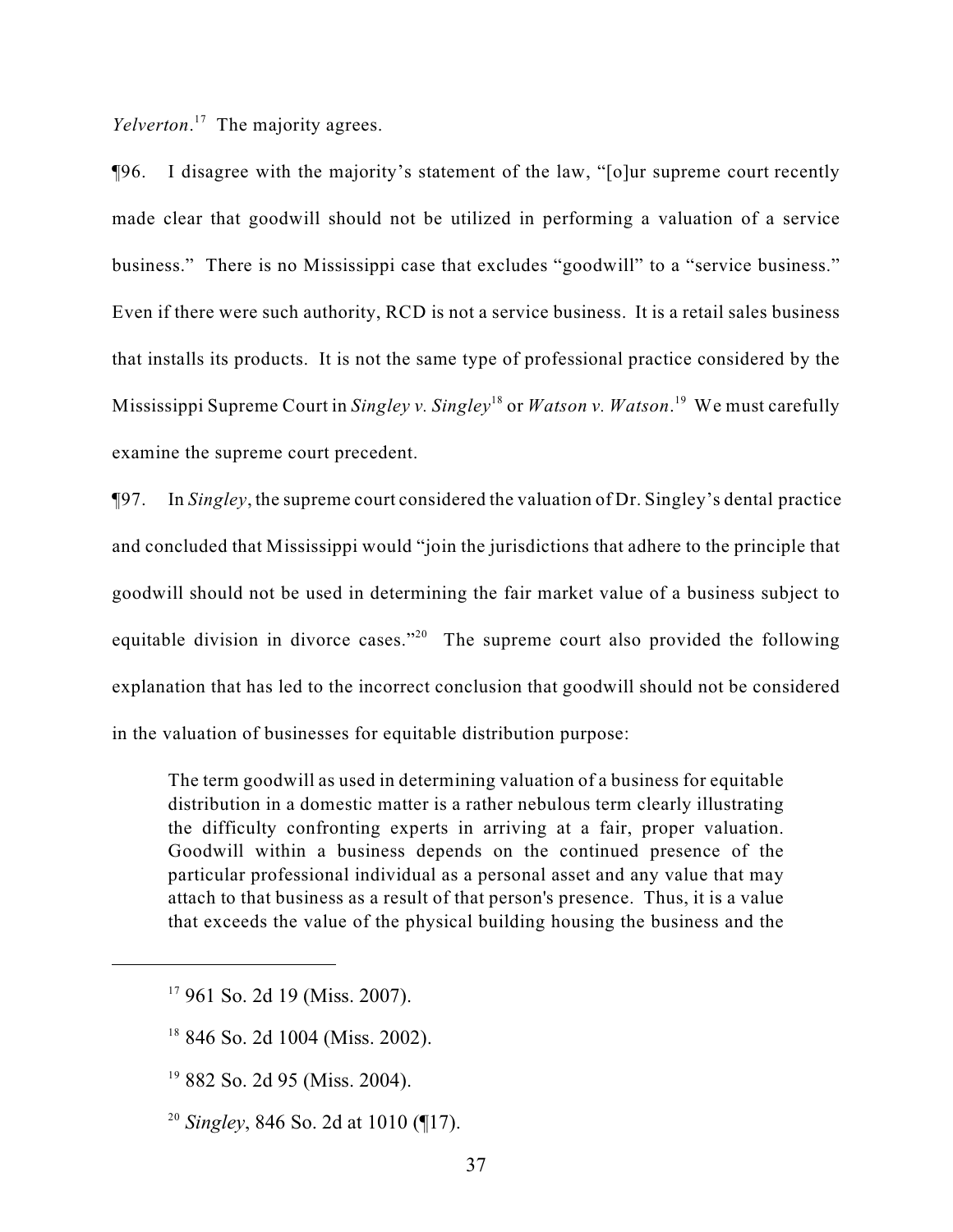fixtures within the business. It becomes increasingly difficult for experts to place a value on goodwill because it is such a nebulous term subject to change on a moment's notice due to many various factors which may suddenly occur, i.e., a lawsuit filed against the individual or the death and/or serious illness of the individual concerned preventing that person from continuing to participate in the business. It is also difficult to attribute the goodwill of the individual personally to the business. The difficulty is resolved however when we recognize that goodwill is simply not property; thus it cannot be deemed a divisible marital asset in a divorce action. We recognize however that regardless of what method an expert might choose to arrive at the value of a business, the bottom line is one must arrive at the "fair market value" or that price at which property would change hands between a willing buyer and a willing seller when the former is not under any compulsion to buy and the latter is not under any compulsion to sell, both parties having reasonable knowledge of the relevant facts. Consequently, today we join those sister states who prohibit goodwill from inclusion in valuing a business for distribution as marital property in a domestic case. Accordingly, we reverse and render the chancellor as to the inclusion of goodwill in the value of Hank's business. $21$ 

¶98. Because of problems in the interpretation and application of this language, the

supreme court clarified its ruling in *Watson v. Watson*.<sup>22</sup> There, the supreme court considered

the equitable distribution of Dr. Watson's veterinary clinic.<sup>23</sup> The supreme court considered

the reason chancellors need to value business interests as a part of equitable distribution:

The valuation of a business is nothing more than an appraisal which, depending upon the purpose for which it will be used, can be performed using one of several valid, acceptable methods. Lenders, for instance, view a business as collateral, and their opinion of worth will generally not agree with an owner or investor. Each person or entity seeking an appraisal or valuation must factor in those matters which are, to them, important. They must also exclude those matters which would cause the appraisal to produce a false or

<sup>&</sup>lt;sup>21</sup> *Id.* at 1011 (¶18).

 $22$  882 So. 2d 95 (Miss. 2004).

 $^{23}$  *Id.* at 98 (¶10).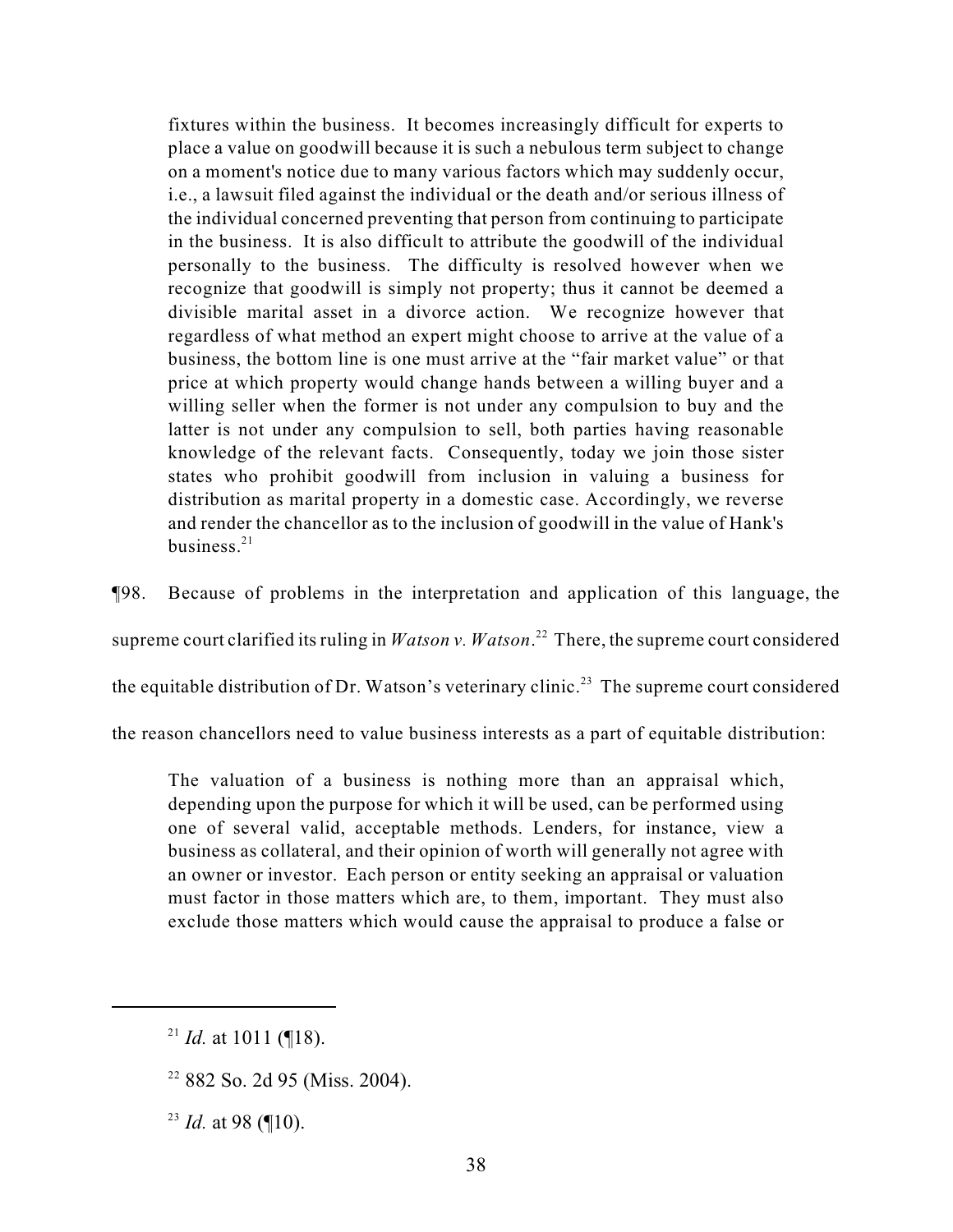misleading value for their purposes. $^{24}$ 

The supreme court then acknowledged a possible misunderstanding that resulted from its

holding in *Singley* and attempted to correct the law in this area.<sup>25</sup> The supreme court held:

However, what seemed clear under the facts in *Singley*, *are not so clear under the facts of this case. We shall use this opportunity to clarify our holding in Singley.*

In reaching its conclusion in *Singley*, this Court carefully reviewed the approach taken in other jurisdictions, and "join[ed] the jurisdictions that adhere to the principle that goodwill should not be used in determining the fair market value of a business subject to equitable division in divorce cases."

. . . .

As stated in Singley, *goodwill is a nebulous term. It "depends on the continued presence of the particular professional individual as a personal asset and any value that may attach to that business as a result of that person's presence." . . . In a furniture or appliance business with several owners, it would be difficult to assess the value to the business attributable to one of the owners. Customers go to the business looking for furniture or appliances*. However, in the context of a single-owner professional practice, it becomes less difficult. Patients (including pet owners) go there looking for their doctor.

The inequity which led to the decision in *Singley*, and the inequity which is so glaringly present in this case, occurs where the marital assets to be divided in a divorce *include the goodwill of a professional practice*. This is particularly true where, as here, *the professional practice has one owner/professional*. Unless the valuation of the professional practice carefully avoids any element attributable to the presence and work of the professional, the result will be a double award to the spouse. The professional's income will be used, first to calculate alimony, and then again to calculate the value of the "business." That is exactly what happened in this case.<sup>26</sup>

After *Watson*, the supreme court clarified that *Singley's* application was limited to the

<sup>&</sup>lt;sup>24</sup> *Id.* at 99-100 ( $\mathbb{Z}$ 1).

<sup>&</sup>lt;sup>25</sup> *Id.* at 100 (¶¶22-23).

<sup>&</sup>lt;sup>26</sup> *Id.* at 1010-11 ( $\P$  $[23-26)$  (citations omitted) (emphasis added).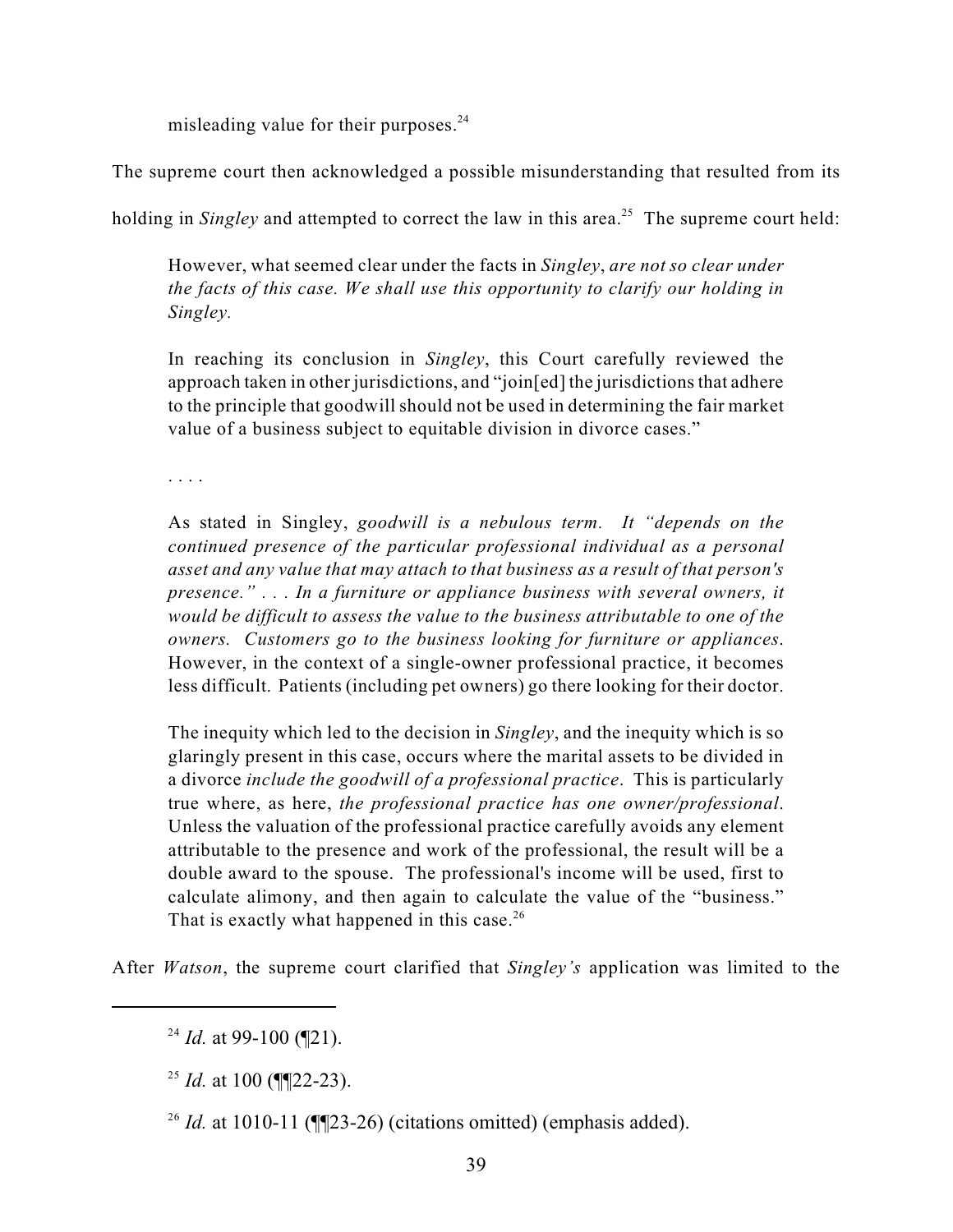valuation of single-owner professional practices. Indeed, RCD is more akin to a furniture or appliance business than a dental or veterinary professional practice.

¶99. In 2007, the supreme court decided *Yelverton v. Yelverton*. This is the case relied <sup>27</sup> upon by the chancellor in this case. *Yelverton* once again muddied the water. In *Yelverton*, the supreme court remanded the case on other issues.<sup>28</sup> Only then, as part of what appears to be dicta, did the supreme court provide an advisory opinion in closing paragraphs. There, the supreme court also determined that the chancellor erred in the valuation of Jim Yelverton Imports, a car dealership. The supreme court "advised" the chancellor that, on remand, the goodwill of Jim Yelverton Imports should be excluded and not considered.<sup>29</sup> It appears that the supreme court mistakenly considered Jim Yelverton Imports a professional practice, when it ruled:

Since we are remanding this case for other purposes, we need not enter into a lengthy discussion on this issue; however, in an effort to lend guidance to the chancellor upon remand, we state here that the chancellor should be mindful that "goodwill," whether "personal goodwill" or "business enterprise goodwill" shall not be included in the valuation of Jim Yelverton Imports. *See Watson v. Watson*, 882 So. 2d 95, 105 (¶46) (Miss. 2004). Fn 7. "[G]oodwill is simply not property; thus it cannot be deemed a divisible marital asset in a divorce action." *Singley v. Singley*, 846 So. 2d 1004, 1011, (¶18) (Miss. 2002).

Fn 7. Watson is applicable here although Watson involved a "solo professional practice" as opposed to Jim Yelverton Imports, which involves two share holders.<sup>30</sup>

<sup>30</sup> *Id.* at 29 (¶21).

 $27$  961 So. 2d 19 (Miss. 2007).

 $^{28}$  *Id.* at 29 (¶21).

 $^{29}$  *Id.* at 29 (¶¶21-22).